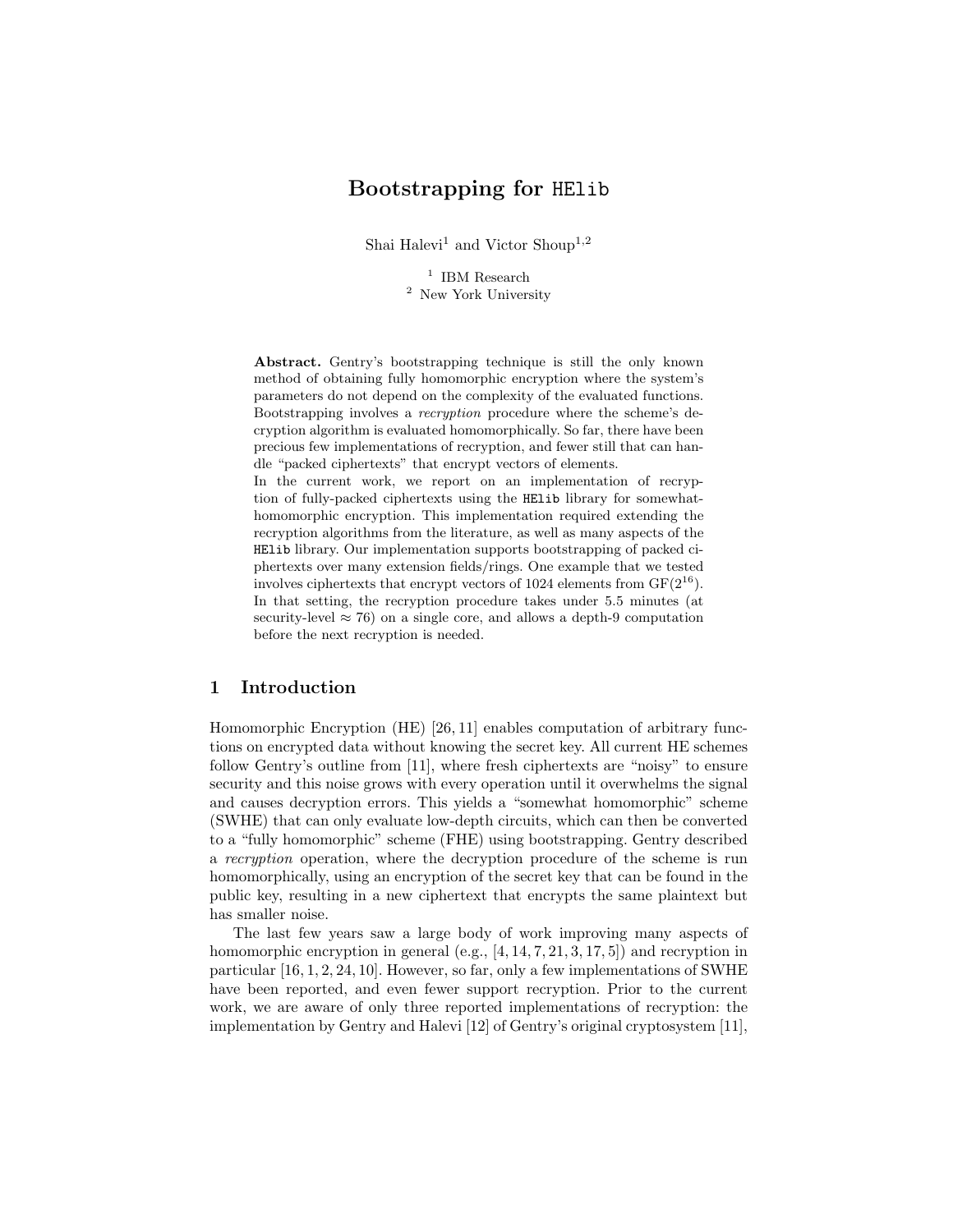the implementation of Coron, Lepoint, and Tibouchi [7, 6, 8] of van Dijk, Gentry, Halevi and Vaikuntanathan's (DGHV) scheme over the integers [9], and the implementation by Rohloff and Cousins [27] of the NTRU-based cryptosystem [20, 21].

In this paper we report on our new implementation of recryption for the cryptosystem of Brakerski, Gentry and Vaikuntanathan (BGV) [4]. We implemented recryption on top of the open-source library HElib [19, 18], which implements the ring-LWE variant of BGV. Our implementation includes both new algorithmic designs as well as re-engineering of some aspects of HElib. As noted in [18], the choice of homomorphic primitives in HElib was guided to a large extent by the desire to support recryption, but nonetheless in the course of our implementation we had to extend the implementation of some of these primitives (e.g., matrix-vector multiplication), and also implement a few new ones (e.g., polynomial evaluation).

The HElib library is "focused on effective use of the Smart-Vercauteren ciphertext packing techniques [29] and the Gentry-Halevi-Smart optimizations [14]," so in particular we implemented recryption for "fully-packed" ciphertexts. Specifically, our implementation supports recryption of ciphertexts that encrypt vectors of elements from extension fields (or rings). Importantly, our recryption procedure itself has rather low depth (usually 10-13 levels), so as to allow significant processing between recryptions while keeping the lattice dimension reasonable to maintain efficiency.

Our results are described in Section 6; some example settings include: encrypting vectors of 1024 elements from  $GF(2^{16})$  with a security level of 76 bits, where recryption takes 320 seconds and depth 12 (and allows additional computations of depth 9 between recryptions); and encrypting vectors of 960 elements from  $GF(2^{24})$  with a security level of 123 bits, where recryption takes 7–8 minutes and depth 13 (and allows additional computations of depth 10 between recryptions).<sup>3</sup>

Compared to the previous recrypt implementations, ours offers several advantages in both flexibility and speed. While the Gentry-Halevi and Rohloff-Cousins implementations only encrypt one bit per ciphertext, and the Coron-Lepoint-Tibouchi implementation allows many bits to be packed into a ciphertext, our implementation supports packed ciphertexts that encrypt vectors from the more general extension fields (and rings) already supported by HElib. Some examples that we tested include vectors over the fields  $GF(2^{16})$ ,  $GF(2^{25})$ ,  $GF(2^{24})$ ,  $GF(2^{36})$ ,  $GF(17^{40})$ , and  $GF(127^{36})$ , as well as degree-21 and degree-30 extensions of the ring  $\mathbb{Z}_{256}$ .

In terms of speed, the Gentry-Halevi implementation reportedly took 1/2 hour on a single core to recrypt a single-bit ciphertext. The Rohloff-Cousins implementation reported recryption time of 275 seconds on 20 cores for a singlebit ciphertext with 64-bit security. The Coron-Lepoint-Tibouchi implementation reports a recryption time of 172 seconds on 4 cores for a ciphertext with 513

<sup>&</sup>lt;sup>3</sup> We used the latter setting with our re-implementation of homomorphic AES, see the long version of [15].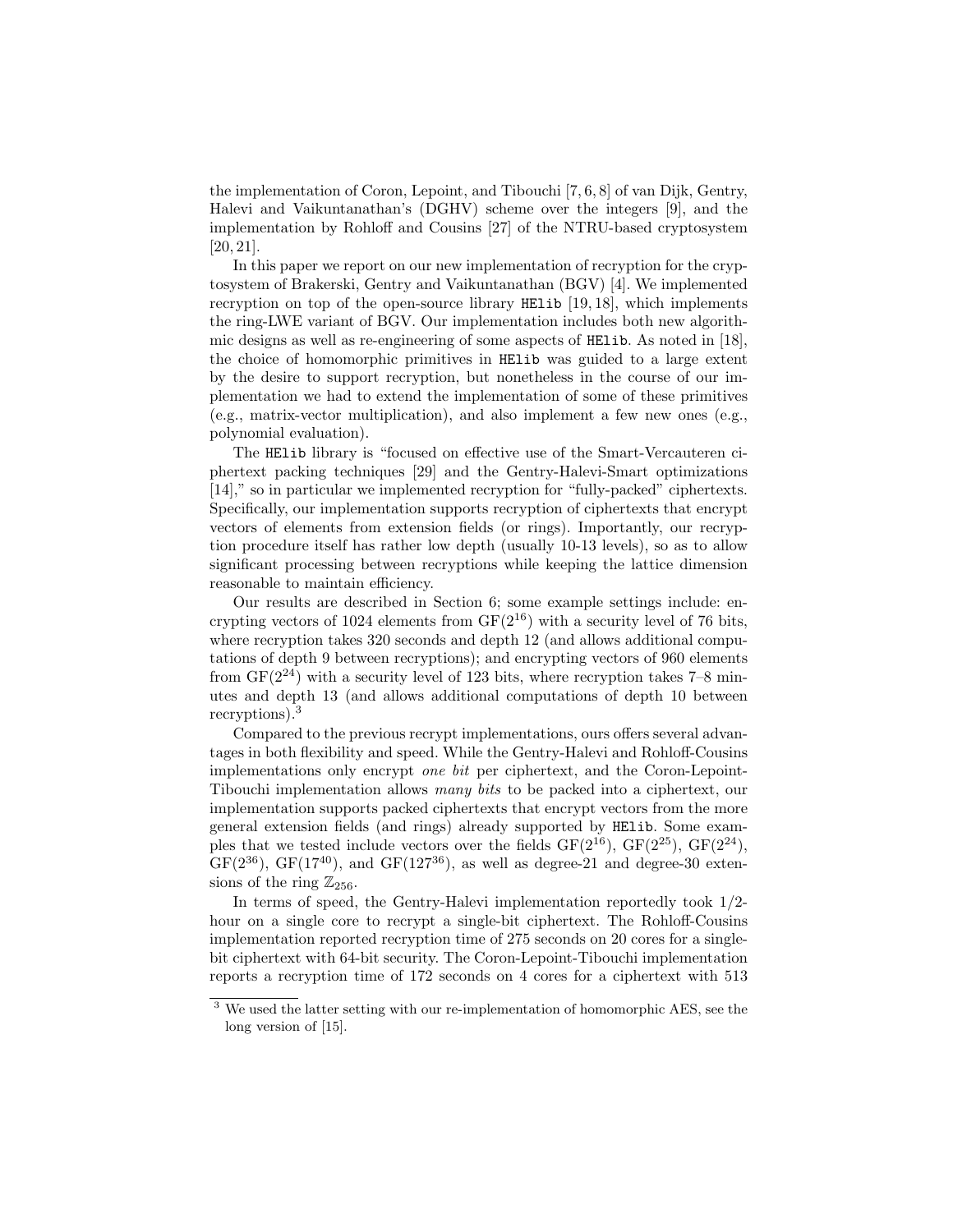one-bit slots at a security level of 72. For similar setting, we clocked a single-core recryption time of 320 seconds for a ciphertext with 1024 slots of elements of  $GF(2^{16})$  at a security level of 76. We note that the same parallelism that was used by Rohloff and Cousins could in principle be applied to our implementation too, but doing so involves several software-engineering challenges, and we have not yet attempted it.

Concurrent work. Concurrently with out work, Ducas and Micciancio described a new bootstrapping procedure [10]. This procedure is applied to Regev-like ciphertexts [25] that encrypt a single bit, using a secret key encrypted similarly to the new cryptosystem of Gentry at al. [17]. They reported on an implementation of their scheme, where they can perform a NAND operation followed by recryption in less than a second. Compared to our scheme, theirs has the advantage of a much faster wall-clock time for recryption, but they do not support batching or large plaintext spaces (hence our implementation has much better amortized per-bit timing). It is a very interesting open problem to combine their techniques with ours, achieving a "best of both worlds" implementation.

### 1.1 Algorithmic Aspects

Our recryption procedure follows the high-level structure introduced by Gentry et al. [16], and uses the tensor decomposition of Alperin-Sheriff and Peikert [1] for the linear transformations. However, those two works only dealt with characteristic-2 plaintext spaces so we had to extend some of their algorithmic components to deal with characteristics  $p > 2$  (see Section 5).

Also, to get an efficient implementation, we had to make the decomposition from [1] explicit, specialize it to cases that support very-small-depth circuits, and align the different representations to reduce the required data-movement and multiplication-by-constant operations. These aspects are described in Section 4. One significant difference between our implementation and the procedure of Alperin-Sheriff and Peikert [1] is that we do not use the ring-switching techniques of Gentry et al. [13] (see discussion in Appendix B).

Organization. We describe our notations and give some background information on the BGV cryptosystem and the HElib library in Section 2. In Section 3 we provide an overview of the high-level recryption procedure from [16] and our variant of it. We then describe in detail our implementation of the linear transformations in Section 4 and the non-linear parts in Section 5. In Section 5.4 we explain how all these parts are put together in our implementation, and in Section 6 we discuss our performance results. We conclude with directions for future work in Section 7. In Appendix A we describe our choice of parameters.

# 2 Notations and Background

For integer z, we denote by  $[z]_q$  the reduction of z modulo q into the interval  $[-q/2, q/2)$ , except that for  $q = 2$  we reduce to  $(-1, 1]$ . This notation ex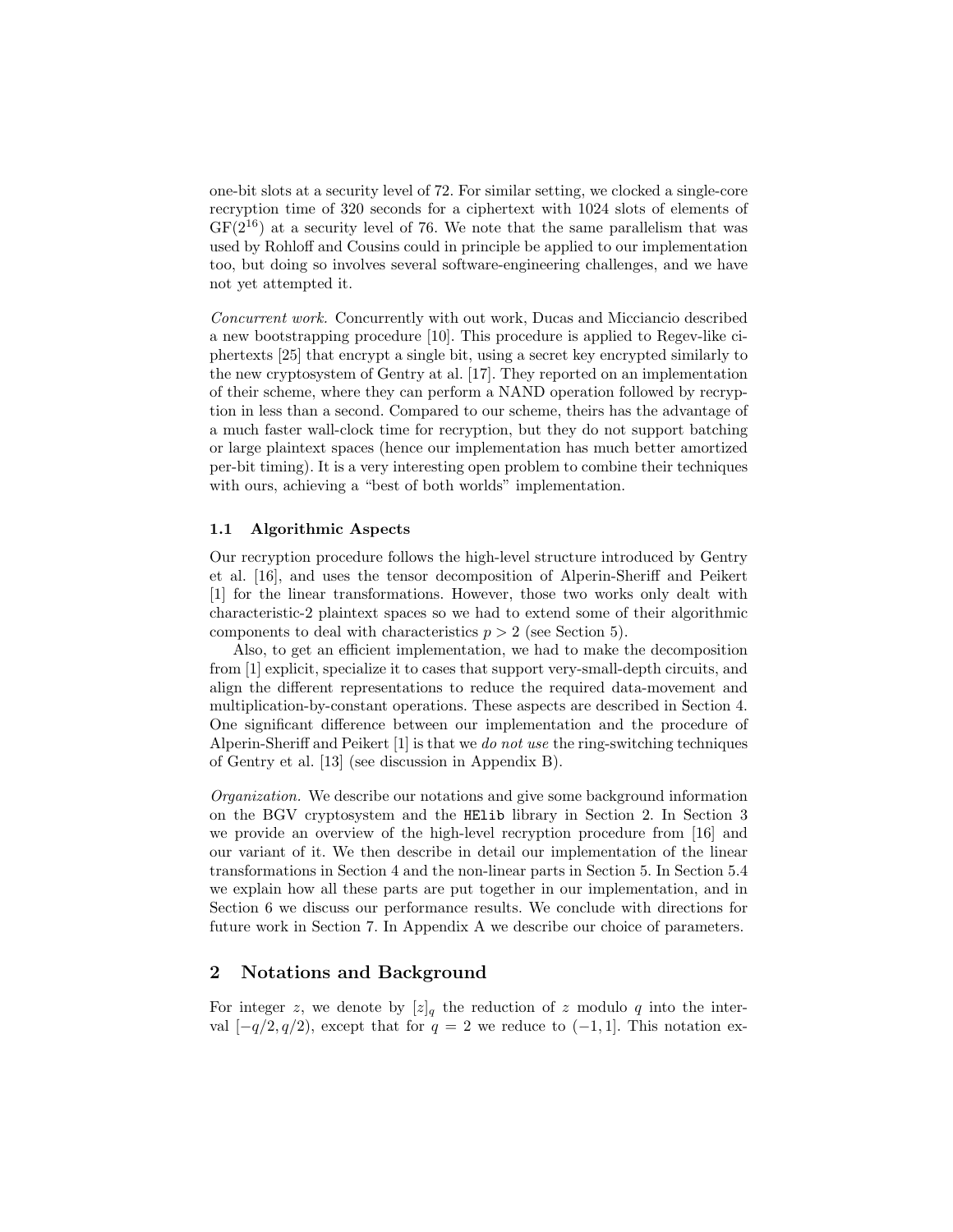tends to vectors and matrices coordinate-wise, and to elements of other algebraic groups/rings/fields by reducing their coefficients in some convenient basis.

For an integer  $z$  (positive or negative) we consider the base- $p$  representation of z and denote its digits by  $z\langle 0 \rangle_p$ ,  $z\langle 1 \rangle_p$ ,  $\cdots$ . When p is clear from the context we omit the subscript and just write  $z(0), z(1), \cdots$ . When  $p = 2$  we consider a 2's-complement representation of signed integers (i.e., the top bit represent a large negative number). For an odd  $p$  we consider balanced mod- $p$  representation where all the digits are in  $\left[-\frac{p-1}{2}, \frac{p-1}{2}\right]$ .

For indexes  $0 \le i \le j$  we also denote by  $z \langle j, \ldots, i \rangle_p$  the integer whose base-p expansion is  $z\langle j \rangle \cdots z\langle i \rangle$  (with  $z\langle i \rangle$  the least significant digit). Namely, for odd p we have  $z\langle j,\ldots,i\rangle_p = \sum_{k=i}^j z\langle k\rangle p^{k-i}$ , and for  $p=2$  we have  $z\langle j,\ldots,i\rangle_2 =$  $(\sum_{k=i}^{j-1} z\langle k \rangle 2^{k-i}) - z\langle j \rangle 2^{j-i}$ . The properties of these representations that we use in our procedures are the following:

- For any  $r \ge 1$  and any integer z we have  $z = z(r-1, \ldots, 0) \pmod{p^r}$ .
- If the representation of z is  $d_{r-1}, \ldots, d_0$  then the representation of  $z \cdot p^r$  is  $d_{r-1}, \ldots, d_0, 0, \cdots, 0$  (with r zeros at the end).
- If p is odd and  $|z| < p^{e}/2$  then the digits in positions e and up in the representation of z are all zero.
- If  $p = 2$  and  $|z| < 2^{e-1}$ , then the bits in positions  $e-1$  and up in the representation of z, are either all zero if  $z > 0$  or all one if  $z < 0$ .

### 2.1 The BGV Cryptosystem

The BGV ring-LWE-based somewhat-homomorphic scheme [4] is defined over a ring  $R \stackrel{\text{def}}{=} \mathbb{Z}[X]/(\Phi_m(X))$ , where  $\Phi_m(X)$  is the mth cyclotomic polynomial. For an arbitrary integer modulus  $N$  (not necessarily prime) we denote the ring  $R_N \stackrel{\text{def}}{=} R/NR$ . We often identify elements in R (or  $R_N$ ) with their representation is some convenient basis, e.g., their coefficient vectors as polynomials. When dealing with  $R_N$ , we assume that the coefficients are in  $[-N/2, N/2)$  (except for  $R_2$  where the coefficients are in  $\{0, 1\}$ . We discuss these representations in some more detail in Section 4.1. The norm of an element  $||a||$  is defined as its norm in some convenient basis.<sup>4</sup>

As implemented in HElib, the native plaintext space of the BGV cryptosystem is  $R_{p^r}$  for a prime power  $p^r$ . The scheme is parametrized by a sequence of decreasing moduli  $q_L \gg q_{L-1} \gg \cdots \gg q_0$ , and an "ith level ciphertext" in the scheme is a vector  $ct \in (R_{q_i})^2$ . Secret keys are elements  $\mathfrak{s} \in R$  with "small" coefficients (chosen in  $\{0, \pm 1\}$  in HElib), and we view  $\mathfrak s$  as the second element of the 2-vector  $sk = (1, s) \in R^2$ . A level-i ciphertext  $ct = (c_0, c_1)$ encrypts a plaintext element  $\mathfrak{m} \in R_{p^r}$  with respect to  $\mathsf{sk} = (1, \mathsf{s})$  if we have  $[\langle \mathsf{sk}, \mathsf{ct} \rangle]_{q_i} = [\mathfrak{c}_0 + \mathfrak{s} \cdot \mathfrak{c}_1]_{q_i} = \mathfrak{m} + p^r \cdot \mathfrak{e}$  (in R) for some "small" error term,  $p^r \cdot \|\mathfrak{e}\| \ll q_i.$ 

<sup>4</sup> The difference between the norm in the different bases is not very important for the current work.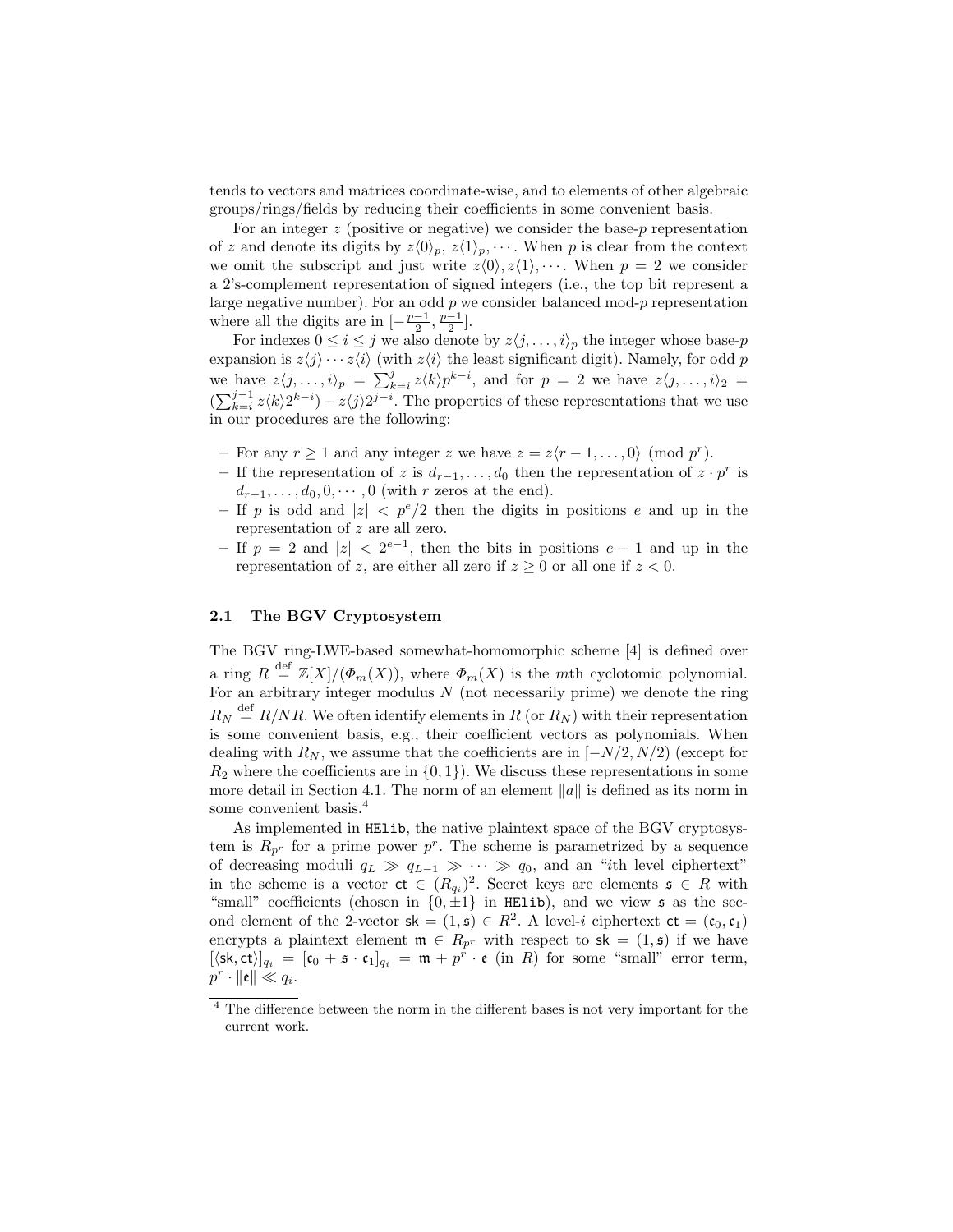The error term grows with homomorphic operations of the cryptosystem, and switching from  $q_{i+1}$  to  $q_i$  is used to decrease the error term roughly by the ratio  $q_{i+1}/q_i$ . Once we have a level-0 ciphertext  $ct$ , we can no longer use that technique to reduce the noise. To enable further computation, we need to use Gentry's bootstrapping technique [11], whereby we "recrypt" the ciphertext ct, to obtain a new ciphertext  $ct^*$  that encrypts the same element of  $R_{p^r}$  with respect to some level  $i > 0$ .

In Helib, each  $q_i$  is a product of small (machine-word sized) primes. Elements of the ring  $R_{q_i}$  are typically represented in  $DoubleCRT$  format: as a vector a polynomials modulo each small prime  $t$ , each of which itself is represented by its evaluation at the primitive mth roots of unity in  $\mathbb{Z}_t$ . In DoubleCRT format, elements of  $R_{q_i}$  may be added and multiplied in linear time. Conversion between DoubleCRT representation and the more natural coefficient representation may be affected in quasi-linear time using the FFT.

#### 2.2 Encoding Vectors in Plaintext Slots

As observed by Smart and Vercauteren [29], an element of the native plaintext space  $\alpha \in R_{p^r}$  can be viewed as encoding a vector of "plaintext slots" containing elements from some smaller ring extension of  $\mathbb{Z}_{p^r}$  via Chinese remaindering. In this way, a single arithmetic operation on  $\alpha$  corresponds to the same operation applied component-wise to all the slots.

Specifically, suppose the factorization of  $\Phi_m(X)$  modulo  $p^r$  is  $\Phi_m(X) \equiv$  $F_1(X) \cdots F_k(X)$  (mod  $p^r$ ), where each  $F_i$  has the same degree d, which is equal to the order of  $p$  modulo  $m$ . (This factorization can be obtained by factoring  $\Phi_m(X)$  modulo p and then Hensel lifting.) From the CRT for polynomials, we have the isomorphism

$$
R_{p^r} \cong \bigoplus_{i=1}^k (\mathbb{Z}[X]/(p^r, F_i(X)).
$$

Let us now define  $E \stackrel{\text{def}}{=} \mathbb{Z}[X]/(p^r, F_1(X))$ , and let  $\zeta$  be the residue class of X in E, which is a principal mth root of unity, so that  $E = \mathbb{Z}/(p^r)[\zeta]$ . The rings  $\mathbb{Z}[X]/(p^r, F_i(X))$  for  $i = 1, ..., k$  are all isomorphic to E, and their direct product is isomorphic to  $R_{p^r}$ , so we get an isomorphism between  $R_{p^r}$  and  $E^k$ . HElib makes extensive use of this isomorphism, representing it explicitly as follows. It maintains a set  $S \subset \mathbb{Z}$  that forms a complete system of representatives for the quotient group  $\mathbb{Z}_m^*/\langle p \rangle$ , i.e., it contains exactly one element from every residue class. Then we use a ring isomorphism

$$
R_{p^r} \to \bigoplus_{h \in S} E, \qquad \alpha \mapsto {\{\alpha(\zeta^h)\}}_{h \in S}.
$$
 (1)

Here, if  $\alpha$  is the residue class  $a(X) + (p^r, \Phi_m(X))$  for some  $a(X) \in \mathbb{Z}[X]$ , then  $\alpha(\zeta^h) = a(\zeta^h) \in E$ , which is independent of the representative  $a(X)$ .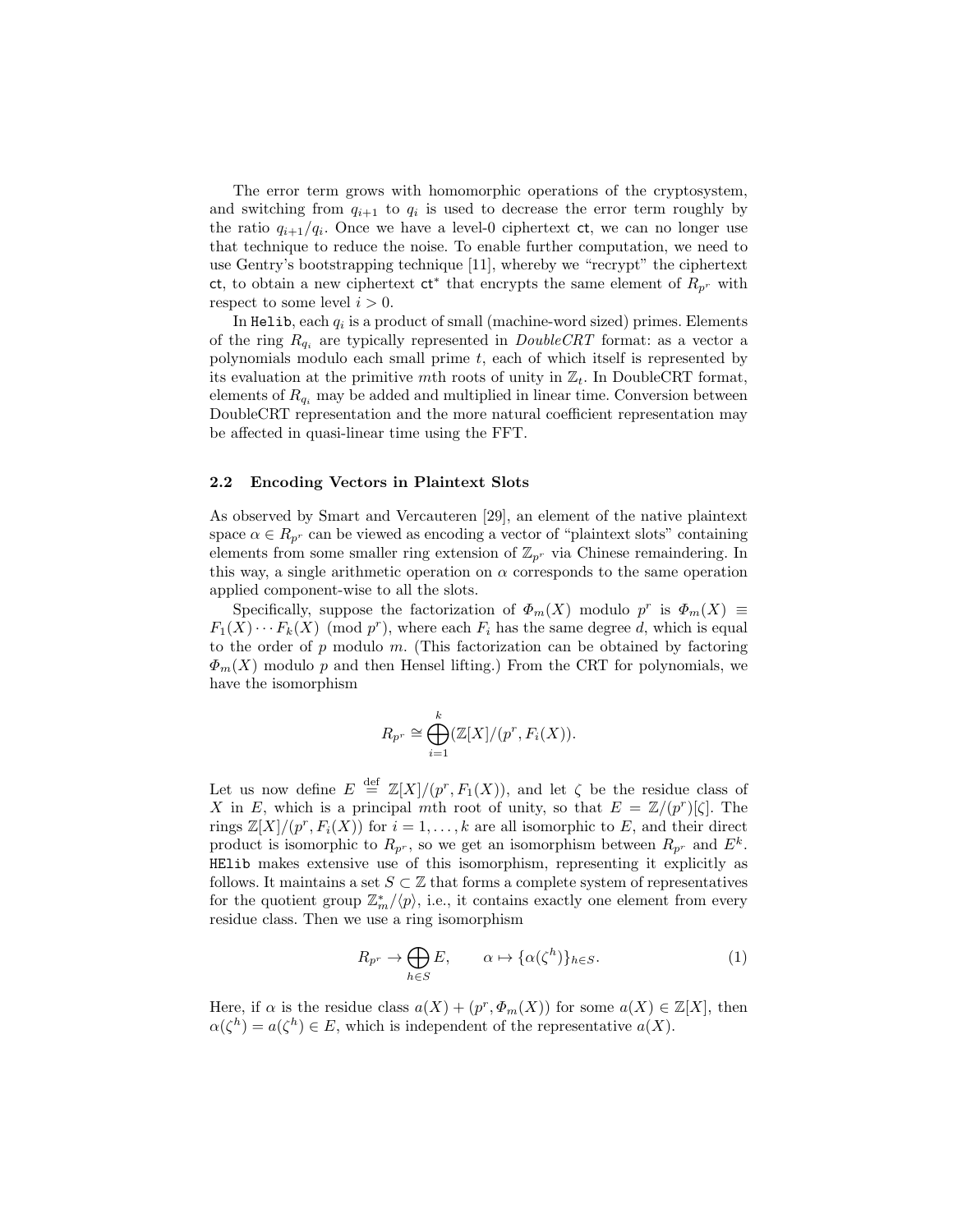This representation allows HElib to effectively pack  $k \stackrel{\text{def}}{=} |S| = |\mathbb{Z}_m^*/\langle p \rangle|$  elements of E into different "slots" of a single plaintext. Addition and multiplication of ciphertexts act on the slots of the corresponding plaintext in parallel.

#### 2.3 Hypercube structure and one-dimensional rotations

Beyond addition and multiplications, we can also manipulate elements in  $R_{p^r}$ using a set of automorphisms on  $R_{p^r}$  of the form  $a(X) \mapsto a(X^j)$ , or in more detail

$$
\tau_j: R_{p^r} \to R_{p^r}, \qquad a(X) + (p^r, \Phi_m(X)) \mapsto a(X^j) + (p^r, \Phi_m(X)) \qquad (j \in \mathbb{Z}_m^*).
$$

We can homomorphically apply these automorphisms by applying them to the ciphertext elements and then preforming "key switching" (see [4, 14]). As discussed in [14], these automorphisms induce a hypercube structure on the plaintext slots, where the hypercube structure depends on the structure of the group  $\mathbb{Z}_m^*/\langle p \rangle$ . Specifically, HElib keeps a hypercube basis  $g_1, \ldots, g_n \in \mathbb{Z}_m$  with orders  $\ell_1, \ldots, \ell_n \in \mathbb{Z}_{>0}$ , and then defines the set S of representatives for  $\mathbb{Z}_m^*/\langle p \rangle$  (which is used for slot mapping Eqn.  $(1)$  as

$$
S \stackrel{\text{def}}{=} \{g_1^{e_1} \cdots g_n^{e_n} \text{ mod } m : 0 \le e_i < \ell_i, \ i = 1, \dots, n\}.
$$
 (2)

This basis defines an n-dimensional hypercube structure on the plaintext slots, where slots are indexed by tuples  $(e_1, \ldots, e_n)$  with  $0 \le e_i < \ell_i$ . If we fix  $e_1, \ldots, e_{i-1}, e_{i+1}, \ldots, e_n$ , and let  $e_i$  range over  $0, \ldots, \ell_i - 1$ , we get a set of  $\ell_i$ slots, indexed by  $(e_1, \ldots, e_n)$ , which we refer to as a *hypercolumn in dimension i* (and there are  $k/\ell_i$  such hypercolumns). Using automorphisms, we can efficiently perform rotations in any dimension; a rotation by  $v$  in dimension  $i$  maps a slot indexed by  $(e_1, \ldots, e_i, \ldots, e_n)$  to the slot indexed by  $(e_1, \ldots, e_i+v \bmod l_i, \ldots, e_n)$ . Below we denote this operation by  $\rho_i^v$ .

We can implement  $\rho_i^v$  by applying either one automorphism or two: if the order of  $g_i$  in  $\mathbb{Z}_m^*$  is  $\ell_i$ , then we get by with just a single automorphism,  $\rho_i^v(\alpha) =$  $\tau_{g_i^v}(\alpha)$ . If the order of  $g_i$  in  $\mathbb{Z}_m^*$  is different from  $\ell_i$  then we need to implement this rotation using two shifts: specifically, we use a constant "0-1 mask value" mask that selects some slots and zeros-out the others, and use two automorphisms with exponents  $e = g_i^v \mod m$  and  $e' = g_i^{v-\ell_i} \mod m$ , setting  $\rho_i^v(\alpha) = \tau_e(\text{mask} \cdot \text{mask})$  $\alpha$ ) +  $\tau_{e'}((1 - \text{mask}) \cdot \alpha)$ . In the first case (where one automorphism suffices) we call  $i$  a "good dimension", and otherwise we call  $i$  a "bad dimension".

# 2.4 Frobenius and linearized polynomials

We define  $\sigma \stackrel{\text{def}}{=} \tau_p$ , which is the Frobenius map on  $R_{p^r}$ . It acts on each slot independently as the Frobenius map  $\sigma_E$  on E, which sends  $\zeta$  to  $\zeta^p$  and leaves elements of  $\mathbb{Z}_{p^r}$  fixed. (When  $r = 1$ ,  $\sigma$  is the same as the pth power map on E.) For any  $\mathbb{Z}_{p^r}$ -linear transformation on E, denoted M, there exist unique constants  $\theta_0, \ldots, \theta_{d-1} \in E$  such that  $M(\eta) = \sum_{f=0}^{d-1} \theta_f \sigma_E^f(\eta)$  for all  $\eta \in E$ . When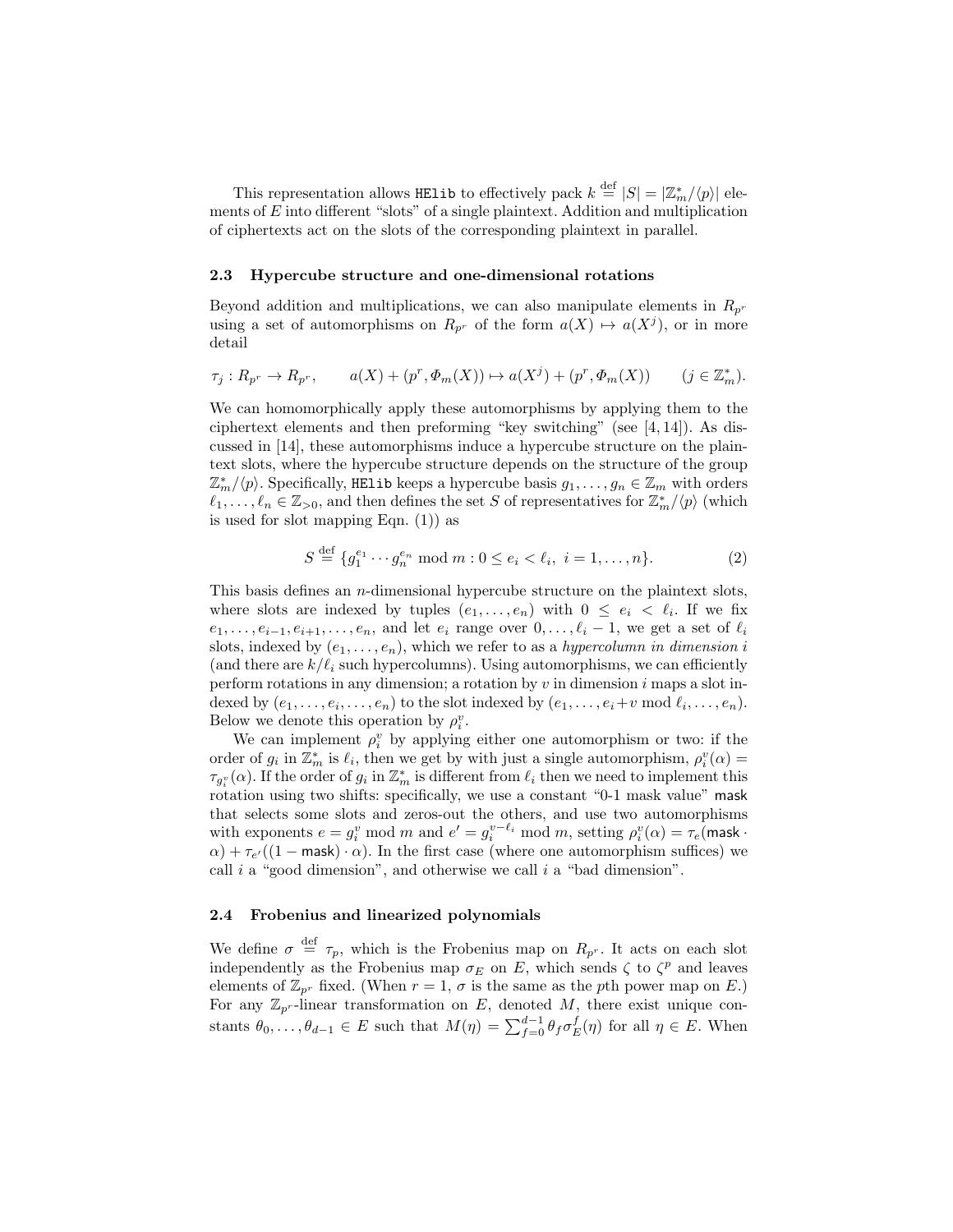$r = 1$ , this follows from the general theory of linearized polynomials (see, e.g., Theorem 10.4.4 on p. 237 of [28]), and these constants are readily computable by solving a system of equations mod p; when  $r > 1$ , we may Hensel-lift these mod-p solutions to a solution mod  $p^r$ . In the special case where the image of M is the sub-ring  $\mathbb{Z}_{p^r}$  of E, the constants  $\theta_f$  are obtained as  $\theta_f = \sigma_E^f(\theta_0)$  for  $f = 1, \ldots, d-1$ ; again, this is standard field theory if  $r = 1$ , and is easily established for  $r > 1$  as well.

Using linearized polynomials, we may effectively apply a fixed linear map to each slot of a plaintext element  $\alpha \in R_{p^r}$  (either the same or different maps in each slot) by computing  $\sum_{f=0}^{d-1} \kappa_f \sigma^f(\alpha)$ , where the  $\kappa_f$ 's are  $R_{p^r}$ -constants obtained by embedding appropriate E-constants in the slots. Applying such linear  $\mathbb{Z}_{p^{r}}$ linear transformation(s) homomorphically on an encryption of  $\alpha$  takes  $d-1$ automorphisms and d constant-ciphertext multiplications, and can be done in depth of one constant-ciphertext multiplication (since automorphisms consume almost no depth).

### 3 Overview of the Recryption Procedure

Recall that the recryption procedure is given a BGV ciphertext  $ct = (c_0, c_1)$ , defined relative to secret-key  $sk = (1, \mathfrak{s})$ , modulus q, and plaintext space  $p^r$ , namely, we have  $[\langle \mathsf{sk}, \mathsf{ct} \rangle]_q \equiv \mathfrak{m} \pmod{p^r}$  with  $\mathfrak{m}$  being the plaintext. Also we have the guarantee that the noise is ct is still rather small, say  $\|[\langle sk, ct \rangle]_q \|$  <  $q/100$ .

The goal of the recryption procedure is to produce another ciphertext ct<sup>∗</sup> that encrypts the same plaintext element m relative to the same secret key, but relative to a much larger modulus  $Q \gg q$  and with a much smaller relative noise. That is, we still want to get  $[\langle sk, ct^* \rangle]_Q = m \pmod{p^r}$ , but with  $\|[\langle \mathsf{sk} , \mathsf{ct}^* \rangle]_Q \| \ll Q^{.5}$  Our implementation uses roughly the same high-level structure for the recryption procedure as in [16, 1], below we briefly recall the structure from [16] and then describe our variant of it.

### 3.1 The GHS Recryption Procedure

The recryption procedure from [16] (for plaintext space  $p = 2$ ) begins by using modulus-switching to compute another ciphertext that encrypts the same plaintext as ct, but relative to a specially chosen modulus  $\tilde{q} = 2^e + 1$  (for some integer e).

Denote the resulting ciphertext by ct', the rest of the recryption procedure consists of homomorphic implementation of the decryption formula  $\mathfrak{m} \leftarrow$ [[ $\langle \mathsf{sk}, \mathsf{ct'} \rangle |_{\tilde{q}}|_2$ , applied to an encryption of sk that can be found in the public key. Note that in this formula we know  $ct' = (c'_0, c'_1)$  explicitly, and it is sk that we

<sup>5</sup> The relative noise after recryption is a design parameter. In our implementation we tried to get the noise below  $Q/2^{250}$ , to allow significant additional processing before another recryption is needed.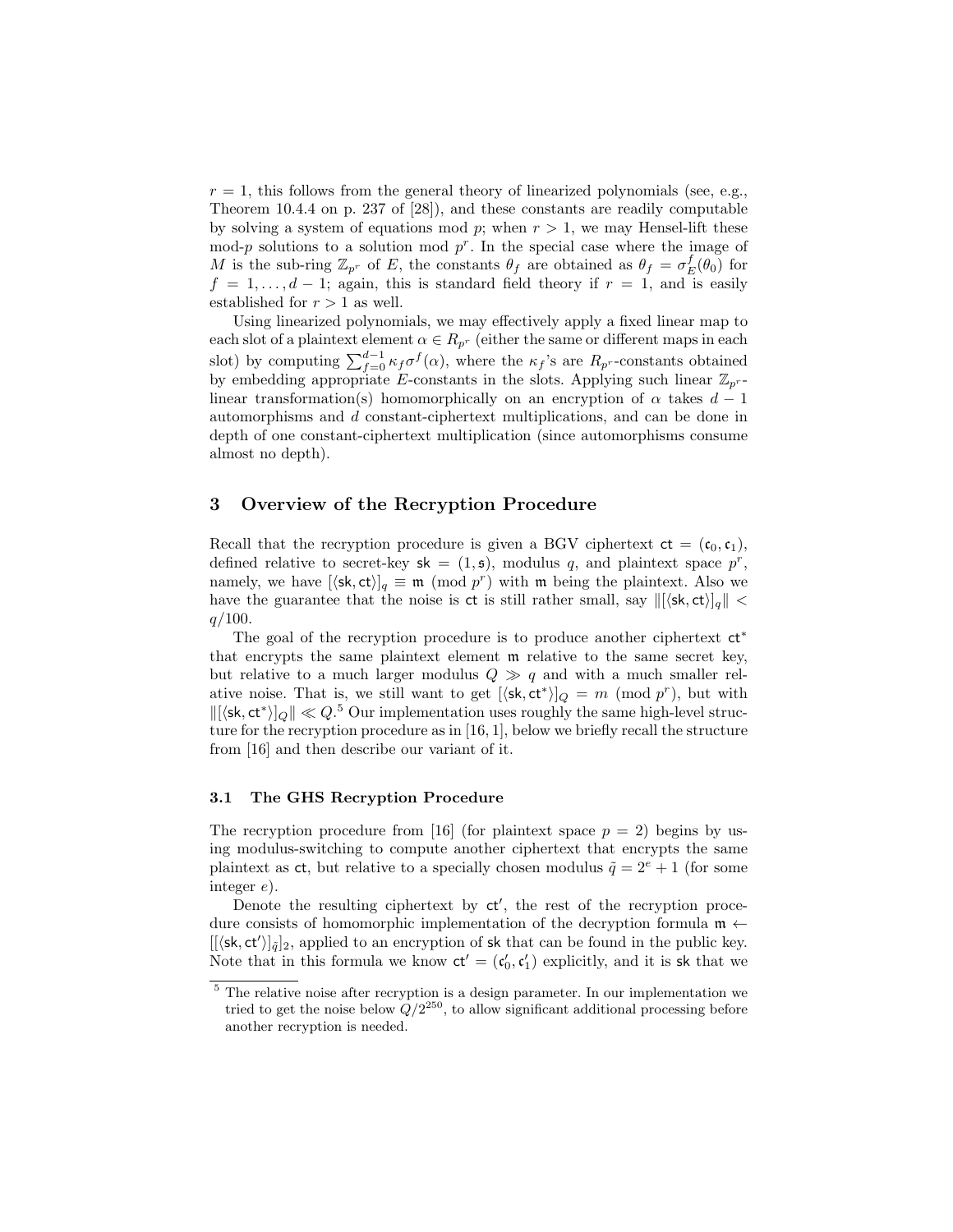process homomorphically. It was shown in [16] that for the special modulus  $\tilde{q}$ , the decryption procedure can be evaluated (roughly) by computing  $\mathfrak{u} \leftarrow [\langle \mathsf{sk}, \mathsf{ct}' \rangle]_{2^{e+1}}$ and then  $\mathfrak{m} \leftarrow \mathfrak{u}\langle e \rangle \oplus \mathfrak{u} \langle 0 \rangle$ .<sup>6</sup>

To enable recryption, the public key is augmented with an encryption of the secret key  $\mathfrak{s}$ , relative to a (much) larger modulus  $Q \gg \tilde{q}$ , and also relative to a larger plaintext space  $2^{e+1}$ . Namely this is a ciphertext  $\tilde{c}t$  such that  $[\langle sk, \tilde{ct} \rangle]_Q = \mathfrak{s}$ (mod  $2^{e+1}$ ). Recalling that all the coefficients in  $ct' = (c'_0, c'_1)$  are smaller than  $\tilde{q}/2 < 2^{e+1}/2$ , we consider  $\mathfrak{c}'_0$ ,  $\mathfrak{c}'_1$  as plaintext elements modulo  $2^{e+1}$ , and compute homomorphically the inner-product  $\mathfrak{u} \leftarrow \mathfrak{c}'_1 \cdot \mathfrak{s} + \mathfrak{c}'_0 \pmod{2^{e+1}}$  by setting  $\tilde{\mathfrak{c}}' \leftarrow$  $c'_1 \cdot \tilde{c}t + (c'_0, 0)$ . This means that  $\tilde{c}t'$  encrypts the desired u, and to complete the recryption procedure we just need to extract and XOR the top and bottom bits from all the coefficients in u, thus getting an encryption of (the coefficients of) the plaintext m. This calculation is the most expensive part of recryption, and it is done in three steps:

*Linear transformation*. First apply homomorphically a  $Z_{2^{e+1}}$ -linear transformation to  $\tilde{\text{ct}}'$ , converting it into ciphertexts that have the coefficients of  $\mu$  in the plaintext slots.

Bit extraction. Next apply a homomorphic (non-linear) bit-extraction procedure, computing two ciphertexts that contain the top and bottom bits (respectively) of the integers stored in the slots. A side-effect of the bit-extraction computation is that the plaintext space is reduced from  $\text{mod-}2^{e+1}$  to  $\text{mod-}2$ , so adding the two ciphertexts we get a ciphertext whose slots contain the coefficients of m relative to a mod-2 plaintext space.

Inverse linear transformation. Finally apply homomorphically the inverse linear transformation (this time over  $Z_2$ ), obtaining a ciphertext  $ct^*$  that encrypts the plaintext element m.

An optimization. The deepest part of recryption is bit-extraction, and its complexity — both time and depth — increases with the most-significant extracted bit (i.e., with  $e$ ). The parameter  $e$  can be made somewhat smaller by choosing a smaller  $\tilde{q} = 2^e + 1$ , but for various reasons  $\tilde{q}$  cannot be too small, so Gentry et al. described in [16] an optimization for reducing the top extracted bit without reducing  $\tilde{q}$ .

After modulus-switching to the ciphertext  $ct$ , we can add multiples of  $\tilde{q}$  to the coefficients of  $\mathfrak{c}'_0$ ,  $\mathfrak{c}'_1$  to make them divisible by  $2^{e'}$  for some moderate-size  $e' < e$ . Let  $ct'' = (c''_0, c''_1)$  be the resulting ciphertext, clearly  $[\langle sk, ct' \rangle]_{\tilde{q}} = [\langle sk, ct'' \rangle]_{\tilde{q}}$  so  $ct''$  still encrypts the same plaintext  $m$ . Moreover, as long as the coefficients of  $ct''$ are sufficiently smaller than  $\tilde{q}^2$ , we can still use the same simplified decryption formula  $\mathfrak{u}' \leftarrow [\langle \mathsf{sk}, \mathsf{ct}' \rangle]_{2^{e+1}}$  and  $\mathfrak{m} \leftarrow \mathfrak{u}' \langle e \rangle \oplus \mathfrak{u}' \langle 0 \rangle$ .

However, since  $ct''$  is divisible by  $2^{e'}$  then so is  $u'$ . For one thing this means that  $u'(0) = 0$  so the decryption procedure can be simplified to  $m \leftarrow u'(e)$ .

<sup>&</sup>lt;sup>6</sup> This is a slight simplification, the actual formula for  $p = 2$  is  $\mathfrak{m} \leftarrow \mathfrak{u}(e) \oplus \mathfrak{u}(e-1) \oplus$  $u(0)$ , see Lemma 2.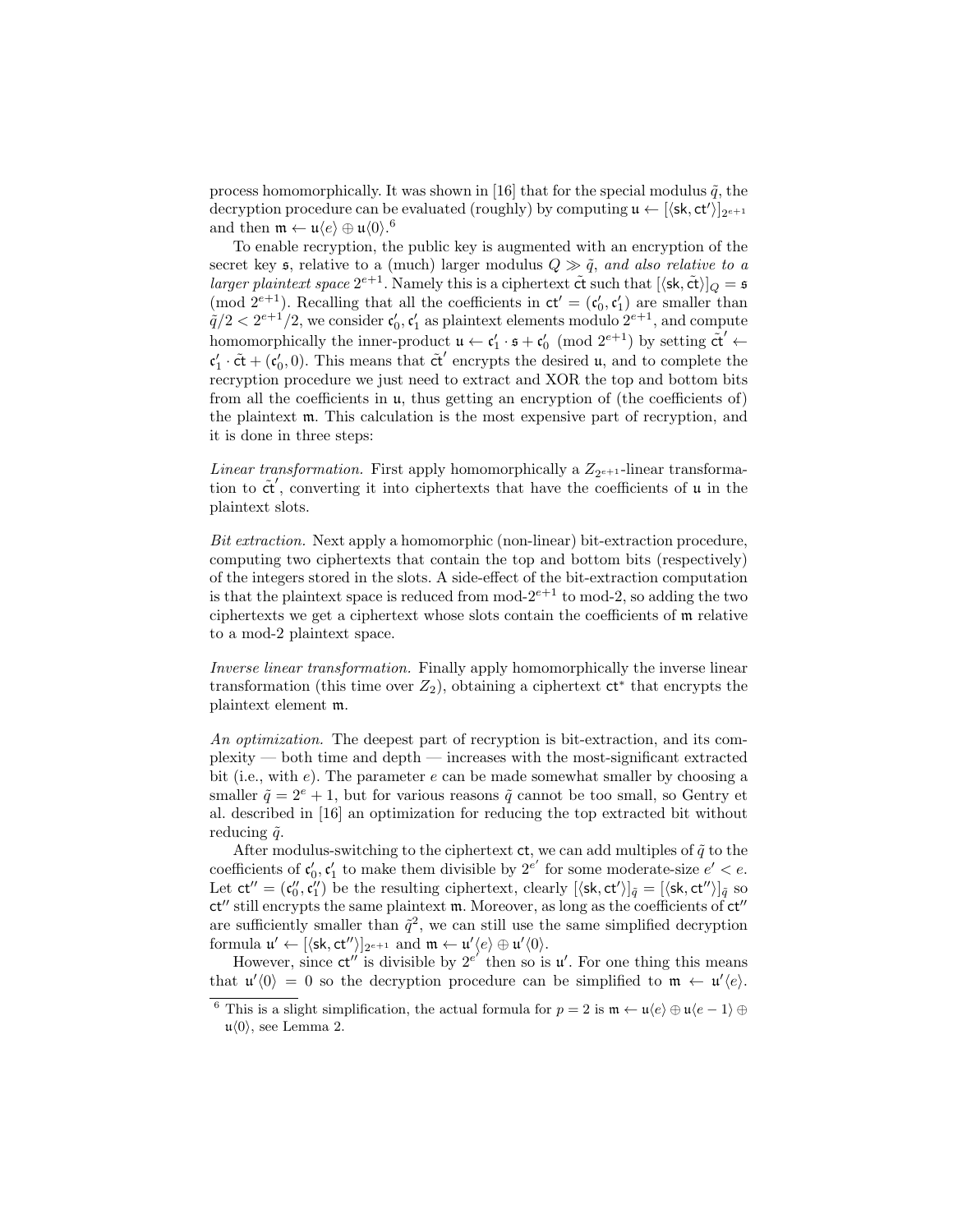But more importantly, we can divide  $ct''$  by  $2^{e'}$  and compute instead  $\mathfrak{u}'' \leftarrow$  $[\langle \mathsf{sk}, \mathsf{ct}''/2^{e'} \rangle]_{2^{e-e'+1}}$  and  $\mathfrak{m} \leftarrow \mathfrak{u}' \langle e - e' \rangle$ . This means that the encryption of  $\mathfrak s$  in the public key can be done relative to plaintext space  $2^{e-e'}$  and we only need to extract  $e - e'$  bits rather than  $e$ .

In this work we observe that we can do even slightly better by adding to  $ct'$ multiples of  $\tilde{q}$  and also multiples of 2 (or more generally multiples of  $\tilde{q}$  and p when recrypting a ciphertext with mod-p plaintext space). This lets us get a value of  $e'$  which is one larger than what we can get by adding only multiples of  $\tilde{q}$ , so we can extract one less digit. See details in Section 5.2.

### 3.2 Our Recryption Procedure

We optimize the GHS recryption procedure and extend it to handle plaintext spaces modulo arbitrary prime powers  $p^r$  rather than just  $p = 2, r = 1$ . The high-level structure of the procedure remains roughly the same.

To reduce the complexity as much as we can, we use a special recryption key  $sk = (1, \tilde{s})$ , which is chosen as sparse as possible (subject to security requirements). As we elaborate in Appendix A, the number of nonzero coefficients in  $\tilde{\mathfrak{s}}$ plays an extremely important role in the complexity of recryption.<sup>7</sup>

To enable recryption of mod- $p^r$  ciphertexts, we include in the public key a ciphertext  $\tilde{c}t$  that encrypts the secret key  $\tilde{s}$  relative to a large modulus  $Q$  and plaintext space mod- $p^{e+r}$  for some  $e > r$ . Then given a mod- $p^r$  ciphertext ct to recrypt, we perform the following steps:

Modulus-switching. Convert ct into another ct' relative to the special modulus  $\tilde{q} = p^e + 1$ . We prove in Lemma 2 that for the special modulus  $\tilde{q}$ , the decryption procedure can be evaluated by computing  $\mathfrak{u} \leftarrow [\langle \mathsf{sk}, \mathsf{ct}' \rangle]_{p^{e+r}}$  and then  $\mathfrak{m} \leftarrow$  $\mathfrak{u}(r-1,\ldots,0)_p-\mathfrak{u}(e+r-1,\ldots,e)_p \pmod{p^r}.$ 

Optimization. Add multiples of  $\tilde{q}$  and multiples of p<sup>r</sup> to the coefficients of ct<sup>*i*</sup>, making them divisible by  $p^{e^t}$  for some  $r \leq e^t < e$  without increasing them too much and also without increasing the noise too much. This is described in Section 5.2. The resulting ciphertext, which is divisible by  $p^{e'}$ , is denoted  $ct'' = (c''_0, c''_1)$ . It follows from the same reasoning as above that we can now compute  $\mathfrak{u}' \leftarrow [\langle \mathsf{sk}, \mathsf{ct}''/p^{e'} \rangle]_{p^{e-e'+r}}$  and then  $\mathfrak{m} \leftarrow -\mathfrak{u}' \overline{\langle e-e'+r-1, \ldots, e-e' \rangle_p}$  $\pmod{p^r}.$ 

Multiply by encrypted key. Evaluate homomorphically the inner product (divided by  $p^{e'}$ ),  $u' \leftarrow (\mathfrak{c}'_1 \cdot \mathfrak{s} + \mathfrak{c}'_0)/p^{e'} \pmod{p^{e-e'+r}}$ , by setting  $\tilde{\mathfrak{c}} \leftarrow (\mathfrak{c}'_1/p^{e'}) \cdot \tilde{\mathfrak{c}} +$  $(c'_0/p^{e'}, 0)$ . The plaintext space of the resulting  $\tilde{ct}'$  is modulo  $p^{e-e'+r}$ .

Note that since we only use plaintext space modulo  $p^{e-e'+r}$ , then we might as well use the same plaintext space also for  $\tilde{c}t$ , rather than encrypting it relative to plaintext space modulo  $p^{e+r}$  as described above.

<sup>&</sup>lt;sup>7</sup> In our implementation we use a Hamming-weight-56 key, which is slightly smaller than the default Hamming-weight-64-keys that are used elsewhere in HElib.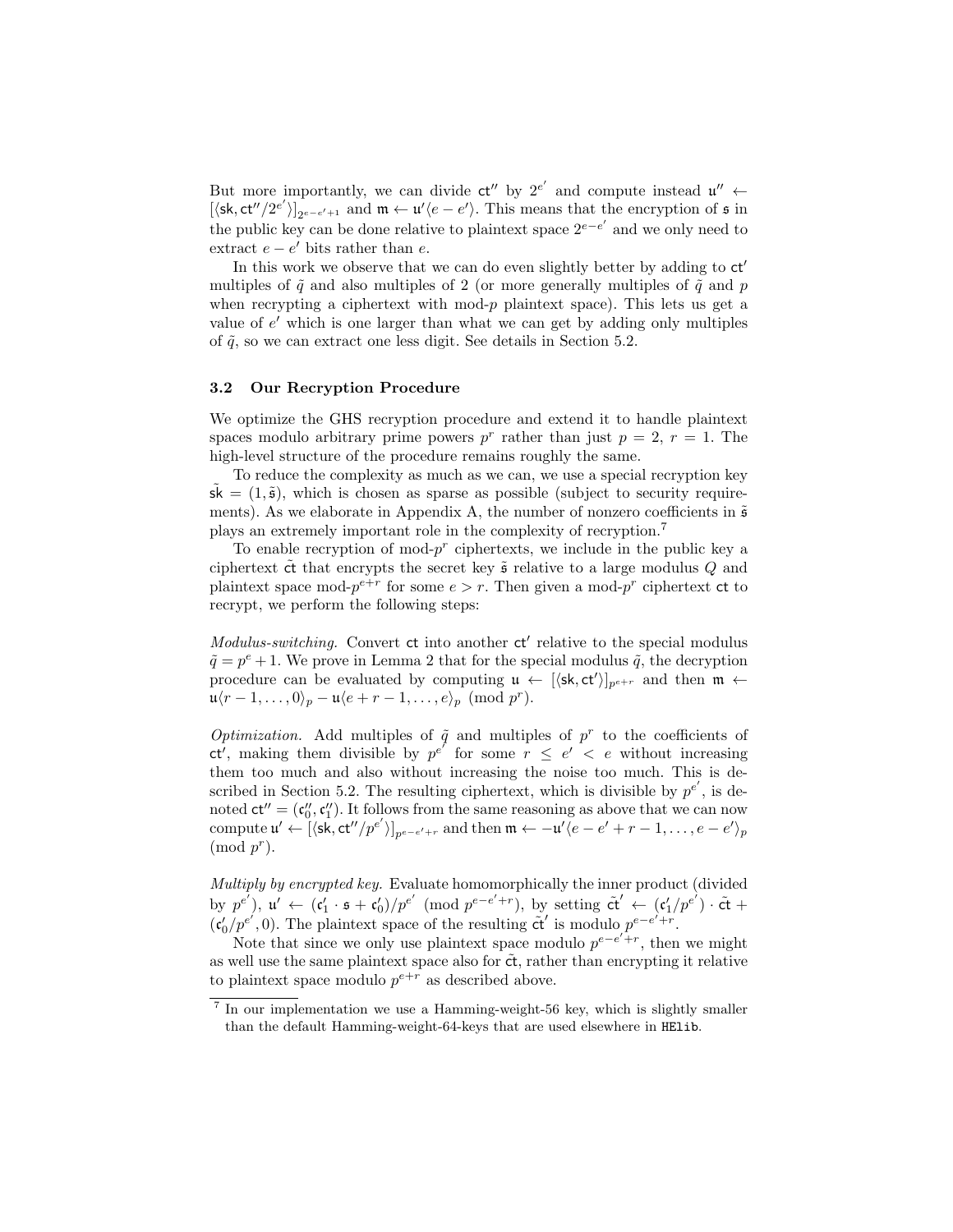*Linear transformation.* Apply homomorphically a  $Z_{pe-e'+r}$ -linear transformation to  $\tilde{\text{ct}}'$ , converting it into ciphertexts that have the coefficients of  $\mathfrak{u}'$  in the plaintext slots. This linear transformation, which is the most intricate part of the implementation, is described in Section 4. It uses a tensor decomposition similar to [1] to reduce complexity, but pays much closer attention to details such as the mult-by-constant depth and data movements.

Digit extraction. Apply a homomorphic (non-linear) digit-extraction procedure, computing r ciphertexts that contain the digits  $e - e' + r - 1$  through  $e - e'$  of the integers in the slots, respectively, relative to plaintext space  $mod\text{-}p^r$ . This requires that we generalize the bit-extraction procedure from [16] to a digitextraction procedure for any prime power  $p^r \geq 2$ , this is done in Section 5.3. Once we extracted all these digits, we can combine them to get an encryption of the coefficients of m in the slots relative to plaintext space modulo  $p^r$ .

Inverse linear transformation. Finally apply homomorphically the inverse linear transformation, this time over  $Z_{p^r}$ , converting the ciphertext into an encryption ct<sup>∗</sup> of the plaintext element m itself. This too is described in Section 4.

# 4 The Linear Transformations

In this section we describe the linear transformations that we apply during the recryption procedure to map the plaintext coefficients into the slots and back. Central to our implementation is imposing a hypercube structure on the plaintext space  $R_{p^r} = \mathbb{Z}_{p^r}[X]/(\Phi_m(X))$  with one dimension per factor of m, and implementing the second (inverse) transformation as a sequence of multi-point polynomial-evaluation operations, one for each dimension of the hypercube. We begin with some additional background.

#### 4.1 Algebraic Background

Let  $m$  denote the parameter defining the underlying cyclotomic ring in an instance of the BGV cryptosystem with native plaintext space  $R_{p^r}$  =  $\mathbb{Z}_{p^r}[X]/(\Phi_m(X))$ . Throughout this section, we consider a particular factorization  $m = m_1 \cdots m_t$ , where the  $m_i$ 's are pairwise co-prime positive integers. We write  $\text{CRT}(h_1, \ldots, h_t)$  for the unique solution  $h \in \{0, \ldots, m-1\}$  to the system of congruences  $h \equiv h_i \pmod{m_i}$   $(i = 1, \ldots, t)$ , where  $h_i \in \{0, \ldots, m_i - 1\}$  for all  $i = 1, \ldots, t$ .

**Lemma 1.** Let p, m and the  $m_i$ 's be as above, where p is a prime not dividing any of the  $m_i$ 's. Let  $d_1$  be the order of p modulo  $m_1$  and for  $i = 2, \ldots, t$  let  $d_i$  be the order of  $p^{d_1 \cdots d_{i-1}}$  modulo  $m_i$ . Then the order of p modulo  $m$  is  $d \stackrel{\text{def}}{=} d_1 \cdots d_t$ .

Moreover, suppose that  $S_1, \ldots, S_t$  are sets of integers such that each  $S_i \subseteq$  $\{0,\ldots,m_i-1\}$  forms a complete system of representatives for  $\mathbb{Z}_{m_i}^*/\langle p^{d_1\cdots d_{i-1}}\rangle$ . Then the set  $S \stackrel{\text{def}}{=} \text{CRT}(S_1, \ldots, S_t)$  forms a complete system of representatives for  $\mathbb{Z}_m^*/\langle p \rangle$ .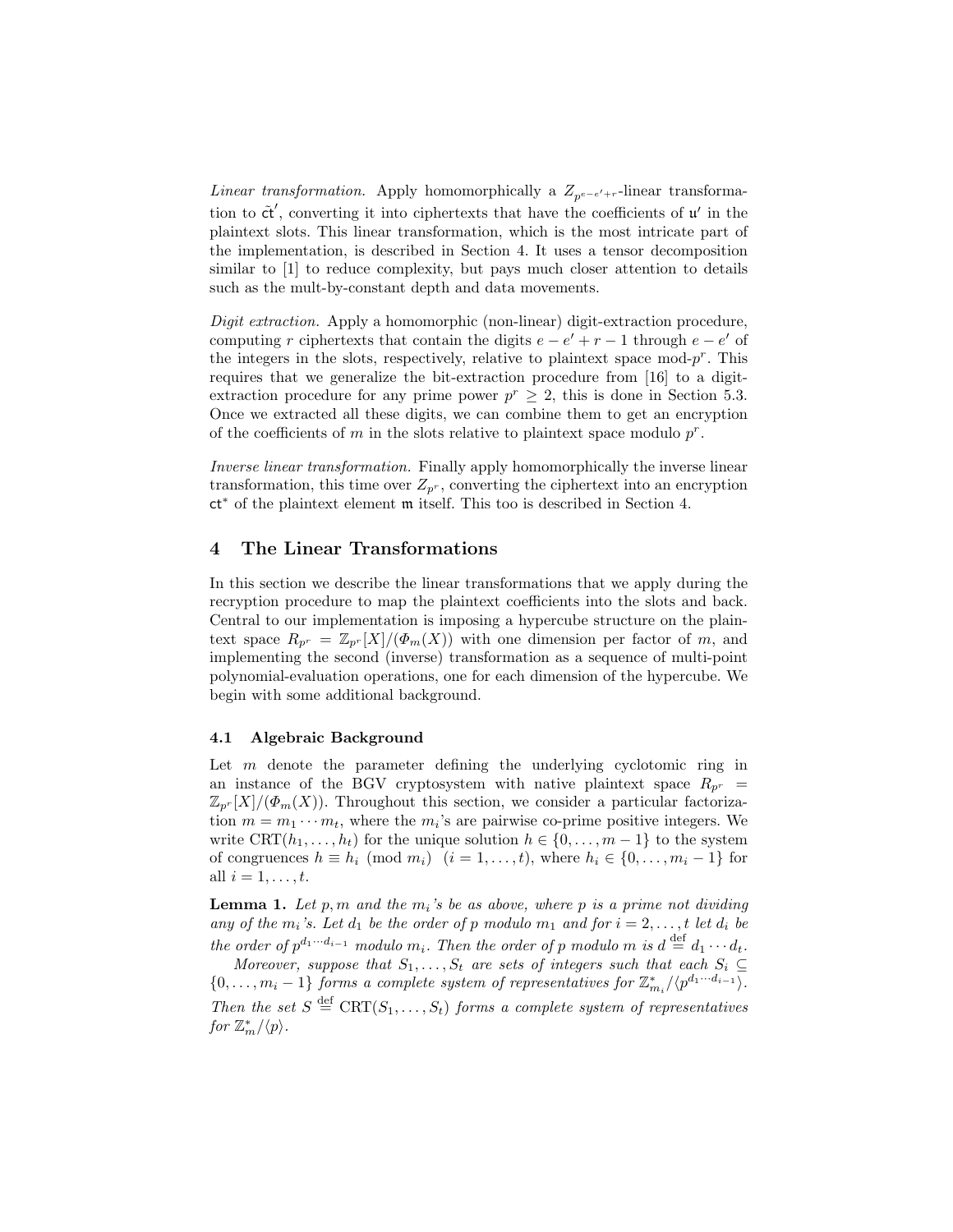*Proof.* It suffices to prove the lemma for  $t = 2$ . The general case follows by induction on t.

The fact that the order of p modulo  $m \stackrel{\text{def}}{=} m_1 m_2$  is  $d \stackrel{\text{def}}{=} d_1 d_2$  is clear by definition. The cardinality of  $S_1$  is  $\phi(m_1)/d_1$  and of  $S_2$  is  $\phi(m_2)/d_2$ , and so the cardinality of S is  $\phi(m_1)\phi(m_2)/d_1d_2 = \phi(m)/d = |\mathbb{Z}_m^*/p\rangle$ . So it suffices to show that distinct elements of S belong to distinct cosets of  $\langle p \rangle$  in  $\mathbb{Z}_m^*$ .

To this end, let  $a, b \in S$ , and assume that  $p^f a \equiv b \pmod{m}$  for some nonnegative integer f. We want to show that  $a = b$ . Now, since the congruence  $p^f a \equiv b$ holds modulo m, it holds modulo  $m_1$  as well, and by the defining property of  $S_1$ and the construction of S, we must have  $a \equiv b \pmod{m_1}$ . So we may cancel a and b from both sides of the congruence  $p^fa \equiv b \pmod{m_1}$ , obtaining  $p^f \equiv 1$ (mod  $m_1$ ), and from the defining property of  $d_1$ , we must have  $d_1 \mid f$ . Again, since the congruence  $p^fa \equiv b$  holds modulo m, it holds modulo  $m_2$  as well, and since  $d_1 | f$ , by the defining property of  $S_2$  and the construction of S, we must have  $a \equiv b \pmod{m_2}$ . It follows that  $a \equiv b \pmod{m}$ , and hence  $a = b$ .

The powerful basis. The linear transformations in our recryption procedure make use of the same tensor decomposition that was used by Alperin-Sheriff and Peikert in [1], which in turn relies on the "powerful basis" representation of the plaintext space, due to Lyubashevsky et al. [23, 22]. The "powerful basis" representation is an isomorphism

$$
R_{p^r} = \mathbb{Z}[X]/(p^r, \Phi_m(X)) \cong R'_{p^r} \stackrel{\text{def}}{=} \mathbb{Z}[X_1, \dots, X_t]/(p^r, \Phi_{m_1}(X_1), \dots, \Phi_{m_t}(X_t)),
$$

defined explicitly by the map PowToPoly :  $R'_{p^r} \to R_{p^r}$  that sends (the residue class of)  $X_i$  to (the residue class of)  $X^{m/m_i}$ .

Recall that we view an element in the native plaintext space  $R_{p^r}$  as encoding a vector of plaintext slots from E, where E is an extension ring of  $\mathbb{Z}_{p^r}$  that contains a principal mth root of unity  $\zeta$ . Below let us define  $\zeta_i \stackrel{\text{def}}{=} \zeta^{m/m_i}$  for  $i = 1, \ldots, t$ . It follows from the definitions above that for  $h = \text{CRT}(h_1, \ldots, h_t)$ and  $\alpha = \text{PowToPoly}(\alpha'),$  we have  $\alpha(\zeta^h) = \alpha'(\zeta_1^{h_1}, \dots, \zeta_t^{h_t}).$ 

Using Lemma 1, we can generalize the above to multi-point evaluation. Let  $S_1, \ldots, S_t$  and S be sets as defined in the lemma. Then evaluating an element  $\alpha' \in R'_{p^r}$  at all points  $(\zeta_1^{h_1}, \ldots, \zeta_t^{h_t}),$  where  $(h_1, \ldots, h_t)$  ranges over  $S_1 \times \cdots \times S_t$ , is equivalent to evaluating the corresponding element in  $\alpha \in R_{p^r}$  at all points  $\zeta^h$ , where h ranges over S.

#### 4.2 The Evaluation Map

With the background above, we can now describe our implementation of the linear transformations. Recall that these transformations are needed to map the coefficients of the plaintext into the slots and back. Importantly, it is the powerful basis coefficients that we put in the slots during the first linear transformation, and take from the slots in the second transformation.

Since the two linear transformations are inverses of each other (except modulo different powers of  $p$ ), then once we have an implementation of one we also get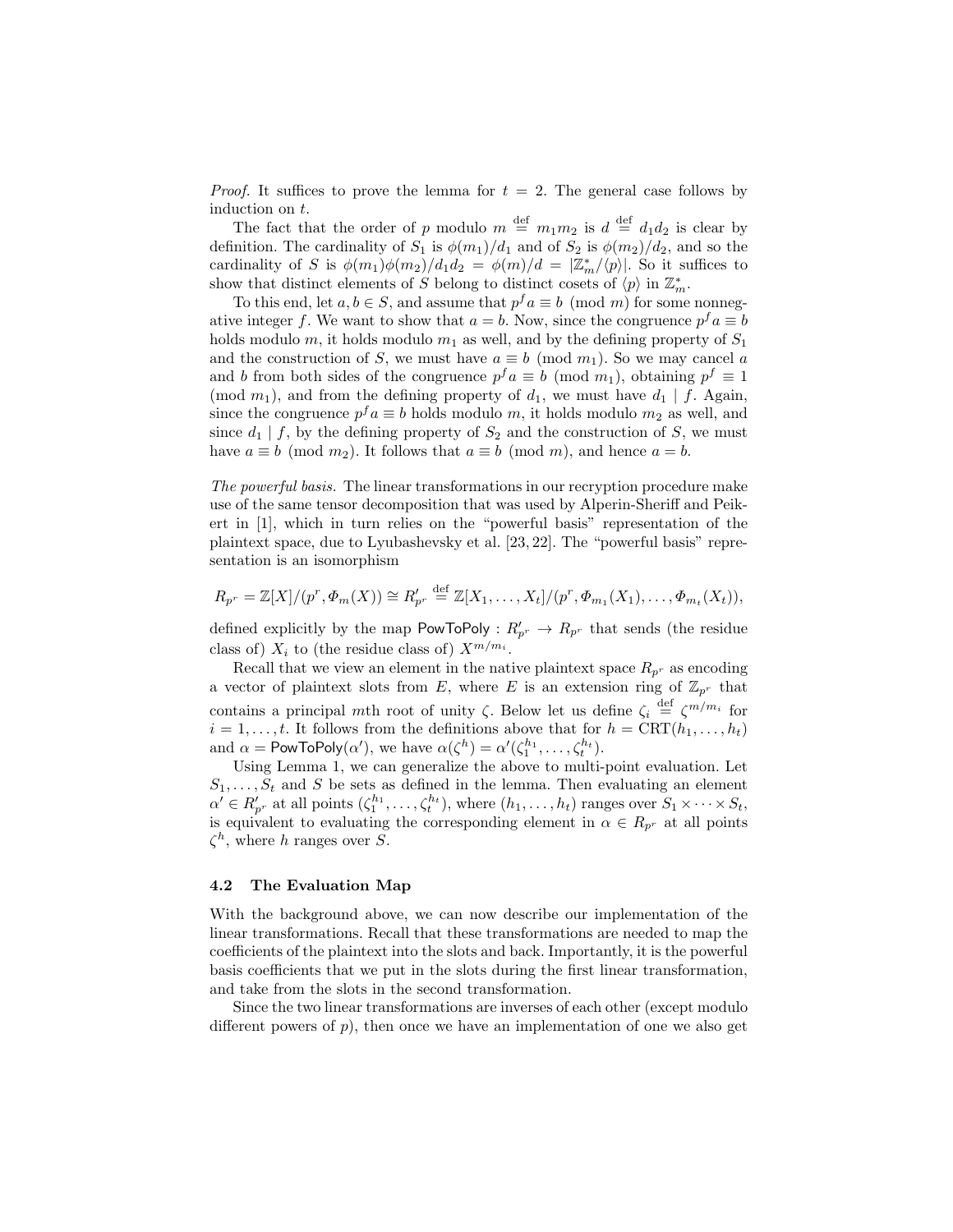an implementation of the other. For didactic reasons we begin by describing in detail the second transformation, and later we explain how to get from it also the implementation of the first transformation.

The second transformation begins with a plaintext element  $\beta$  that contains in its slots the powerful-basis coefficients of some other element  $\alpha$ , and ends with the element  $\alpha$  itself. Important to our implementation is the view of this transformation as multi-point evaluation of a polynomial. Namely, the second transformation begins with an element  $\beta$  whose slots contain the coefficients of the powerful basis  $\alpha' = \text{PowToPoly}(\alpha)$ , and ends with the element  $\alpha$  that holds in the slots the values  $\alpha(\zeta^h) = \alpha'(\zeta_1^{h_1}, \ldots, \zeta_t^{h_t})$ , where the  $h_i$ 's range over the  $S_i$ 's from Lemma 1 and correspondingly h range over S. Crucial to this view is that the CRT set  $S$  from Lemma 1 is the same as the representative-set  $S$  from Eqn. (2) that determines the plaintext slots.

Choosing the representatives. Our first order of business is therefore to match up the sets  $S$  from Eqn. (2) and Lemma 1. To facilitate this (and also other aspects of our implementation), we place some constraints on our choice of the parameter  $m$  and its factorization.<sup>8</sup> Recall that we consider the factorization  $m = m_1 \cdots m_t$ , and denote by  $d_i$  the order of  $p^{d_1 \cdots d_{i-1}}$  modulo  $m_i$ .

I. In choosing  $m$  and the  $m_i$ 's we restrict ourselves to the case where each group  $\mathbb{Z}_{m_i}^*/\langle p^{d_1\cdots d_{i-1}}\rangle$  is cyclic of order  $k_i$ , and let its generator be denoted by (the residue class of)  $\tilde{g}_i \in \{0, \ldots, m_i - 1\}$ . Then for  $i = 1, \ldots, t$ , we set  $S_i \stackrel{\text{def}}{=} \{ \tilde{g}_i^e \text{ mod } m_i : 0 \le e < k_i \}.$ 

We define  $g_i \stackrel{\text{def}}{=} \text{CRT}(1, \ldots, 1, \tilde{g}_i, 1, \ldots, 1)$  (with  $\tilde{g}_i$  in the *i*th position), and use the  $g_i$ 's as our hypercube basis with the order of  $g_i$  set to  $k_i$ . In this setting, the set  $S$  from Lemma 1 coincides with the set  $S$  in Eqn. (2); that is, we have  $S = \left\{ \prod_{i=1}^{t} g_i^{e_i} \mod m : 0 \le e_i < k_i \right\} = \text{CRT}(S_1, \ldots, S_t)$ .

II. We further restrict ourselves to only use factorizations  $m = m_1 \cdots m_t$  for which  $d_1 = d$ . (That is, the order of p is the same in  $\mathbb{Z}_{m_1}^*$  as in  $\mathbb{Z}_m^*$ .) With this assumption, we have  $d_2 = \cdots = d_t = 1$ , and moreover  $k_1 = \phi(m_1)/d$ and  $k_i = \phi(m_i)$  for  $i = 2, \ldots, t$ .

Note that with the above assumptions, the first dimension could be either good or bad, but the other dimensions  $2, \ldots, t$  are always good. This is because  $p^{d_1 \cdots d_{i-1}} \equiv 1 \pmod{m}$ , so also  $p^{d_1 \cdots d_{i-1}} \equiv 1 \pmod{m_i}$ , and therefore  $\mathbb{Z}_{m_i}^* / \langle p^{d_1 \cdots d_{i-1}} \rangle = \mathbb{Z}_{m_i}^*$ , which means that the order of  $g_i$  in  $\mathbb{Z}_m^*$  (which is the same as the order of  $\tilde{g}_i$  in  $\mathbb{Z}_{m_i}^*$  equals  $k_i$ .

Packing the coefficients. In designing the linear transformation, we have the freedom to choose how we want the coefficients of  $\alpha'$  to be packed in the slots of  $\beta$ . Let us denote these coefficients by  $c_{j_1,...,j_t}$  where each index  $j_i$  runs over

<sup>&</sup>lt;sup>8</sup> As we discuss in Section 6, there are still sufficiently many settings that satisfy these requirements.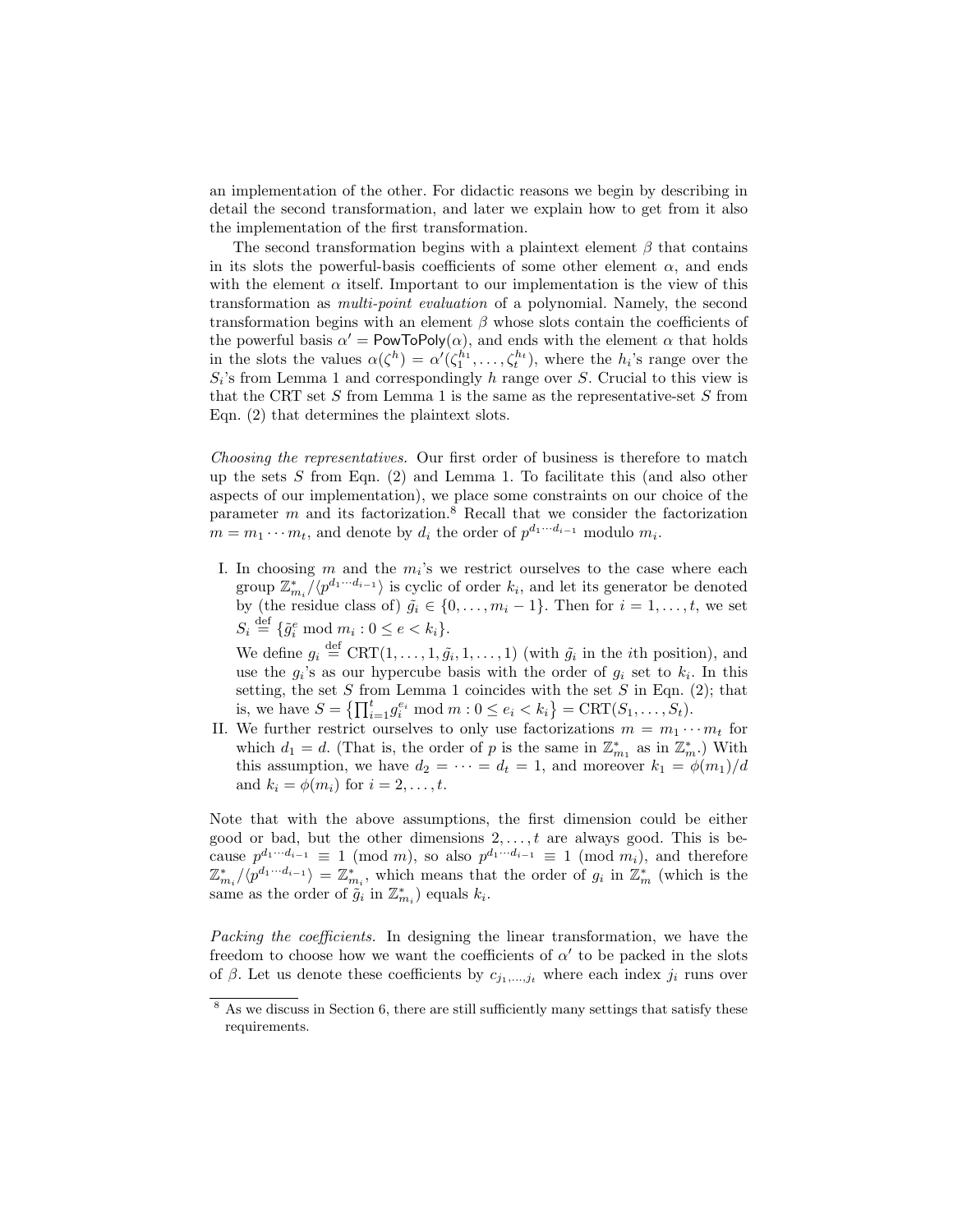$\{0, \ldots, \phi(m_i) - 1\}$ , and each  $c_{j_1, \ldots, j_t}$  is in  $\mathbb{Z}_{p^r}$ . That is, we have

$$
\alpha'(X_1, \ldots, X_t) = \sum_{j_1, j_2, \ldots, j_t} c_{j_1, \ldots, j_t} X_1^{j_1} X_2^{j_2} \cdots X_t^{j_t} = \sum_{j_2, \ldots, j_t} \left( \sum_{j_1, \ldots, j_t} c_{j_1, \ldots, j_t} X_1^{j_1} \right) X_2^{j_2} \cdots X_t^{j_t}.
$$

Recall that we can pack d coefficients into a slot, so for fixed  $j_2, \ldots, j_t$ , we can pack the  $\phi(m_1)$  coefficients of the polynomial  $\sum_{j_1} c_{j_1,\dots,j_t} X_1^{j_1}$  into  $k_1 = \phi(m_1)/d$ slots. In our implementation we pack these coefficients into the slots indexed by  $(e_1, j_2, \ldots, j_t)$ , for  $e_1 = 0, \ldots, k_1 - 1$ . That is, we pack them into a single hypercolumn in dimension 1.

The Eval Transformation The second (inverse) linear transformation of the recryption procedure beings with the element  $\beta$  whose slots pack the coefficients  $c_{j_1,\dots,j_t}$  as above. The desired output from this transformation is the element whose slots contain  $\alpha(\zeta^h)$  for all  $h \in S$  (namely the element  $\alpha$  itself). Specifically, we need each slot of  $\alpha$  with hypercube index  $(e_1, \ldots, e_t)$  to hold the value

$$
\alpha'\big(\zeta_1^{g_1^{e_1}},\ldots,\zeta_t^{g_t^{e_t}}\big) = \alpha\big(\zeta^{g_1^{e_1}\cdots g_t^{e_t}}\big).
$$

Below we denote  $\zeta_{i,e_i} \stackrel{\text{def}}{=} \zeta_i^{g_i^{e_i}}$ . We transform  $\beta$  into  $\alpha$  in t stages, each of which can be viewed as multi-point evaluation of polynomials along one dimension of the hypercube.

Stage 1. This stage beings with the element  $\beta$ , in which each dimension-1 hypercolumn with index  $(x, j_2, \ldots, j_t)$  contains the coefficients of the univariate polynomial  $P_{j_2,...,j_t}(X_1) \stackrel{\text{def}}{=} \sum_{j_1} c_{j_1,...,j_t} X_1^{j_1}$ . We transform  $\beta$  into  $\beta_1$  where that hypercolumn contains the evaluation of the same polynomial in many points. Specifically, the slot of  $\beta_1$  indexed by  $(e_1, j_2, \ldots, j_t)$  contains the value  $P_{j_2,...,j_t}(\zeta_{1,e_1}).$ 

By definition, this stage consists of parallel application of a particular  $\mathbb{Z}_{p^{r}}$ linear transformation  $M_1$  (namely a multi-point polynomial evaluation map) to each of the  $k/k_1$  hypercolumns in dimension 1. In other words,  $M_1$  maps  $(k_1 \cdot d)$ -dimensional vectors over  $\mathbb{Z}_{p^r}$  (each packed into  $k_1$  slots) to  $k_1$ -dimensional vectors over E. We elaborate on the efficient implementation of this stage later in this section.

Stages 2, ..., t. The element  $\beta_1$  from the previous stage holds in its slots the coefficients of the  $k_1$  multivariate polynomials  $A_{e_1}(\cdot)$  (for  $e_1 = 0, \ldots, k_1 - 1$ ),

$$
A_{e_1}(X_2, \ldots, X_t) \stackrel{\text{def}}{=} \alpha'(\zeta_{1, e_1}, X_2, \ldots, X_t) = \sum_{j_2, \ldots, j_t} \underbrace{\left(\sum_{j_1} c_{j_1, \ldots, j_t} \zeta_{1, e_1}^{j_1}\right) \cdot X_2^{j_2} \cdots X_t^{j_t}}_{\text{slot } (e_1, j_2, \ldots, j_t) = P_{j_2, \ldots, j_t}(\zeta_{1, e_1})}
$$

The goal in the remaining stages is to implement multi-point evaluation of these polynomials at all the points  $X_i = \zeta_{i,e_i}$  for  $0 \leq e_i \leq k_i$ . Note that differently from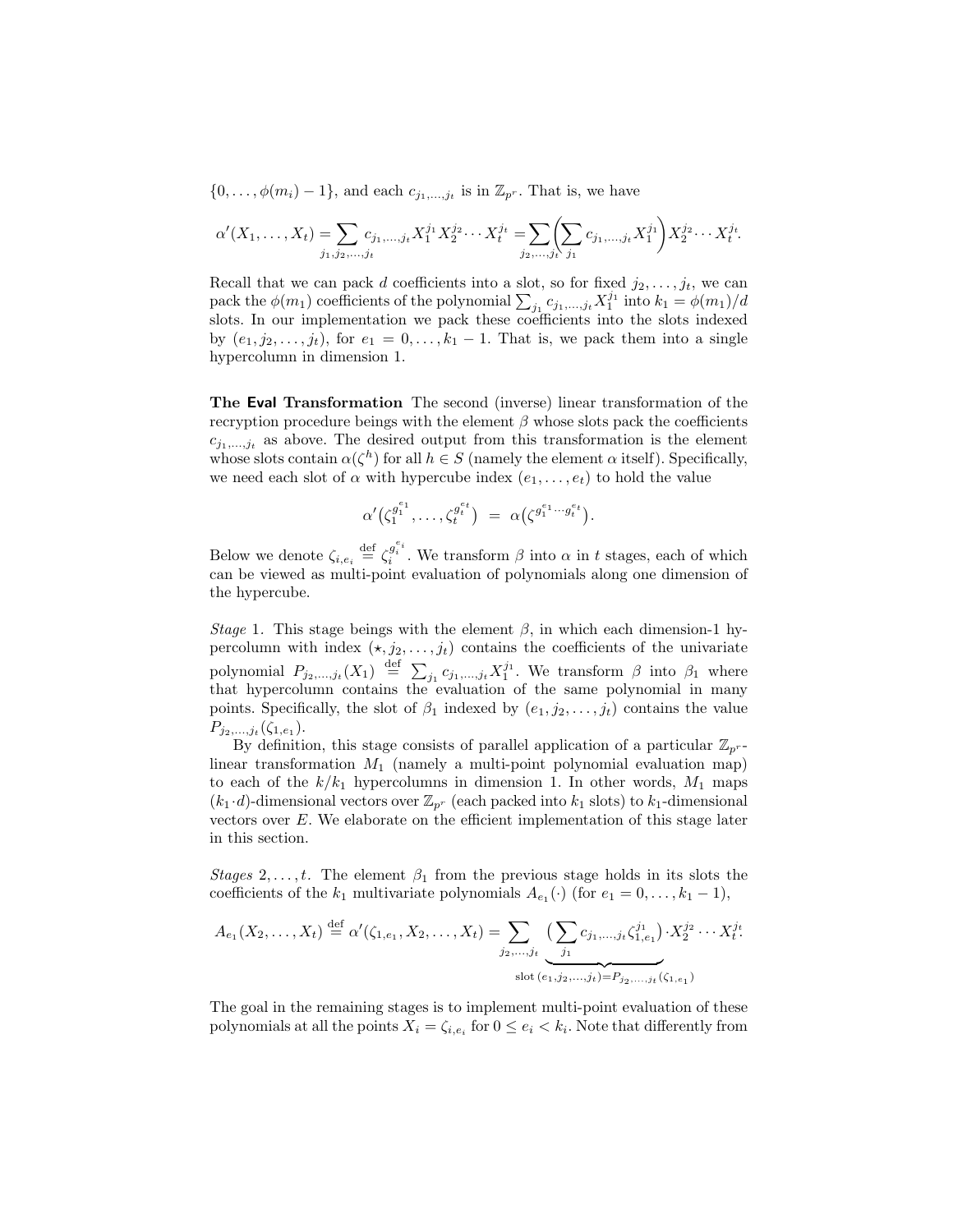the polynomial  $\alpha'$  that we started with, the polynomials  $A_{e_1}$  have coefficients from E (rather than from  $\mathbb{Z}_{p^r}$ ), and these coefficients are encoded one per slot (rather than d per slot). As we explain later, this makes it easier to implement the desired multi-point evaluation. Separating out the second dimension we can write

$$
A_{e_1}(X_2,\ldots,X_t) = \sum_{j_3,\ldots,j_t} \left( \sum_{j_2} P_{j_2,\ldots,j_t}(\zeta_{1,e_1}) X_2^{j_2} \right) X_3^{j_3} \cdots X_t^{j_t}.
$$

We note that each dimension-2 hypercolumn in  $\beta_1$  with index  $(e_1, \star, j_3, \ldots, j_t)$ contains the E-coefficients of the univariate polynomial  $Q_{e_1, j_3, ..., j_t}(X_2) \stackrel{\text{def}}{=}$  $\sum_{j_2} P_{j_2,\dots,j_t}(\zeta_{1,e_1}) X_2^{j_2}$ . In Stage 2, we transform  $\beta_1$  into  $\beta_2$  where that hypercolumn contains the evaluation of the same polynomial in many points. Specifically, the slot of  $\beta_2$  indexed by  $(e_1, e_2, j_3 \ldots, j_t)$  contains the value

$$
Q_{e_1,j_3,\dots,j_t}(\zeta_{2,e_2}) = \sum_{j_2} P_{j_2,\dots,j_t}(\zeta_{1,e_1}) \cdot \zeta_{2,e_2}^{j_2} = \sum_{j_1,j_2} c_{j_1,\dots,j_t} \zeta_{1,e_1}^{j_1} \zeta_{2,e_2}^{j_2},
$$

and the following stages implement the multi-point evaluation of these polynomials at all the points  $X_i = \zeta_{i,e_i}$  for  $0 \le e_i < k_i$ .

Stages  $s = 3, \ldots, t$  proceed analogously to Stage 2, each time eliminating a single variable  $X_s$  via the parallel application of an E-linear map  $M_s$  to each of the  $k/k<sub>s</sub>$  hypercolumns in dimension s. When all of these stages are completed, we have in every slot with index  $(e_1, \ldots, e_t)$  the value  $\alpha'(\zeta_{1,e_1}, \ldots, \zeta_{t,e_t}),$  as needed.

Implementing stages 2, ..., t. For  $s = 2, \ldots, t$ , we obtain  $\beta_s$  from  $\beta_{s-1}$  by applying the linear transformation  $M_s$  in parallel to each hypercolumn in dimension s. We adapt for that purpose the **HElib** matrix-multiplication procedure [18], using only rotations along dimension s. The procedure from [18] multiplies an  $n \times n$ matrix M by a  $n \times 1$  column vector v by computing

$$
Mv = D_0v_0 + \dots + D_{n-1}v_{n-1},\tag{3}
$$

where each  $v_i$  is the vector obtained by rotating the entries of v by i positions, and each  $D_i$  is a diagonal matrix containing one diagonal of  $M$ . In our case, we perform  $k/k<sub>s</sub>$  such computations in parallel, one on every hypercolumn along the s dimension, implementing the rotations using the  $\rho_s^e$  maps. That is, we set

$$
\beta_s = \sum_{e=0}^{k_s - 1} \kappa_{s,e} \cdot \rho_s^e(\beta_{s-1}),
$$
\n(4)

where the  $\kappa_{s,e}$ 's are constants in  $R_{p^r}$  obtained by embedding appropriate constants in  $E$  in each slot. Eqn. (4) translates directly into a simple homomorphic evaluation algorithm, just by applying the same operations to the ciphertexts. The cost in time for stage s is  $k_s - 1$  automorphisms and  $k_s$  constant-ciphertext multiplications; the cost in depth is a single constant-ciphertext multiplication.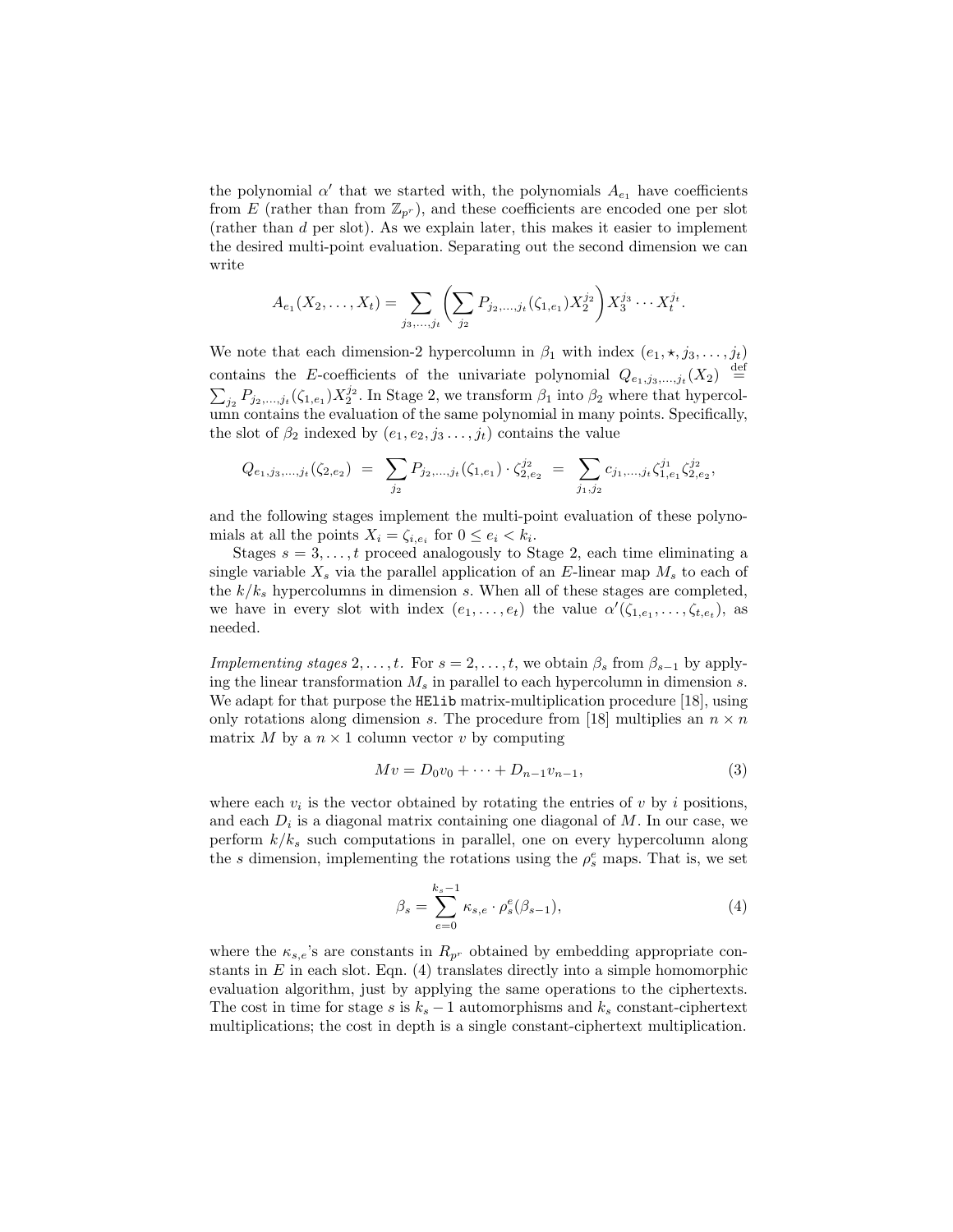Implementing stage 1. Stage 1 is more challenging, because the map  $M_1$  is a  $\mathbb{Z}_{p^r}$ linear map, rather than an E-linear map. Nevertheless, we can still use the same diagonal decomposition as in Eqn. (3), except that the entries in the diagonal matrices are no longer elements of E, but rather,  $\mathbb{Z}_{p^r}$ -linear maps on E. These maps may be encoded using linearized polynomials, as in Section 2.4, allowing us to write

$$
\beta_1 = \sum_{e=0}^{k_1 - 1} \sum_{f=0}^{d-1} \lambda_{e,f} \cdot \sigma^f(\rho_1^e(\beta)),
$$
\n(5)

where the  $\lambda_{e,f}$ 's are constants in  $R_{p^r}$ .

A naive homomorphic implementation of the formula from Eqn. (5) takes  $O(dk_1)$  automorphisms, but we can reduce this to  $O(d + k_1)$  as follows. Since  $\sigma^f$  is a ring automorphism, it commutes with addition and multiplication, so we can rewrite Eqn. (5) as follows:

$$
\beta_1 = \sum_{f=0}^{d-1} \sum_{e=0}^{k_1-1} \sigma^f \left( \sigma^{-f} (\lambda_{e,f}) \cdot \rho_1^e(\beta) \right) = \sum_{f=0}^{d-1} \sigma^f \left( \sum_{e=0}^{k_1-1} \sigma^{-f} (\lambda_{e,f}) \cdot \rho_1^e(\beta) \right). \tag{6}
$$

To evaluate Eqn. (6) homomorphically, we compute encryptions of  $\rho_1^e(\beta)$  for  $e = 0, \ldots, k_1 - 1$ , then take d different linear combinations of these values, homomorphically computing

$$
\gamma_f = \sum_{e=0}^{k_1-1} \sigma^{-f}(\lambda_{e,f}) \cdot \rho_1^e(\beta) \qquad (f = 0, \dots, d-1).
$$

Finally, we can compute an encryption of  $\beta_1 = \sum_{f=0}^{d-1} \sigma^f(\gamma_f)$  by applying Frobenius maps to the ciphertexts encrypting the  $\gamma_f$ 's, and summing.

If dimension 1 is good, the homomorphic computation of the  $\gamma_f$ 's takes the time of  $k_1 - 1$  automorphisms and  $k_1d$  constant-ciphertext multiplications, and the depth of one constant-ciphertext multiplication. If dimension 1 is bad, we can maintain the same depth by folding the multiplication by the constants  $\sigma^{-f}(\lambda_{e,f})$  into the masks used for rotation (see Section 2.3); the time increases to  $2(k_1 - 1)$  automorphisms and  $(2k_1 - 1)d$  constant-ciphertext multiplications.

The entire procedure to compute an encryption of  $\beta_1$  has depth of one constant-ciphertext multiplication, and it takes time  $k_1 + d - 2 + B(k_1 - 1)$ automorphisms and  $k_1d+B(k_1-1)d$  constant-ciphertext multiplications, where B is a flag which is 1 if dimension 1 is bad and 0 if it is good.

Complexity of Eval. From the above, we get the following cost estimates for computing the Eval map homomorphically. The depth is  $t$  constant-ciphertext multiplications, and the time is at most

- $-(B+1)\phi(m_1)/d + d + \phi(m_1) + \cdots \phi(m_t)$  automorphisms, and
- $-(B+1)\phi(m_1)+\phi(m_2)+\cdots+\phi(m_t)$  constant-ciphertext multiplications.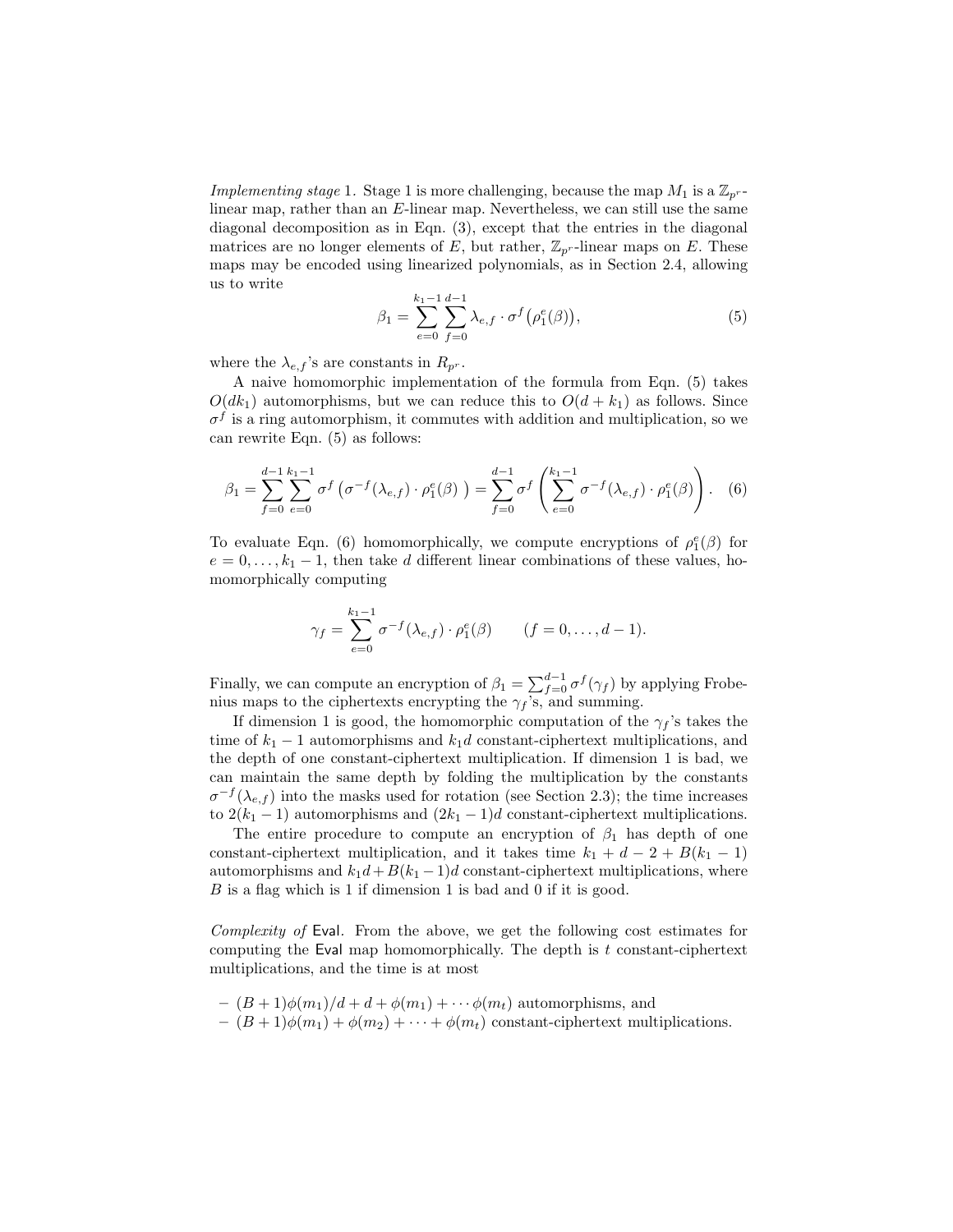The Transformation Eval<sup>-1</sup> The first linear transformation in the recryption procedure is the inverse of Eval. This transformation can be implemented by simply running the above stages in reverse order and using the inverse linear maps  $M_s^{-1}$  in place of  $M_s$ . The complexity estimates are identical.

### 4.3 Unpacking and Repacking the Slots

In our recryption procedure we have the non-linear digit extraction routine "sandwiched" between the linear evaluation map and its inverse. However the evaluation map transformations from above maintain fully-packed ciphertexts, where each slot contains an element of the extension ring  $E$  (of degree d), while our digit extraction routine needs "sparsely packed" slots containing only integers from  $\mathbb{Z}_{p^r}$ .

Therefore, before we can use the digit extraction procedure we need to "unpack" the slots, so as to get d ciphertexts in which each slot contains a single coefficient in the constant term. Similarly, after digit extraction we have to "repack" the slots, before running the second transformation.

Unpacking. Consider the unpacking procedure in terms of the element  $\beta \in R_{p^r}$ . Each slot of  $\beta$  contains an element of E which we write as  $\sum_{i=0}^{d-1} a_i \zeta^i$  with the  $a_i$ 's in  $\mathbb{Z}_{p^r}$ . We want to compute  $\beta^{(0)}, \ldots, \beta^{(d-1)}$ , so that the corresponding slot of each  $\beta^{(i)}$  contains  $a_i$ . To obtain  $\beta^{(i)}$ , we need to apply to each slot of  $\beta$  the  $\mathbb{Z}_{p^r}$ -linear map  $L_i: E \to \mathbb{Z}_{p^r}$  that maps  $\sum_{i=0}^{d-1} a_i \zeta^i$  to  $a_i$ .

Using linearized polynomials, as discussed in Section 2.4, we may write  $\beta^{(i)} =$ <br> $\frac{d^{-1} \kappa_i}{d} \epsilon \sigma f(\beta)$ , for constants  $\kappa_i \epsilon \in R$ . Given an encryption of  $\beta$ , we can  $\sum_{f=0}^{d-1} \kappa_{i,f} \sigma^f(\beta)$ , for constants  $\kappa_{i,f} \in R_{p^r}$ . Given an encryption of  $\beta$ , we can compute encryptions of all of the  $\sigma^f(\beta)$ 's and then take linear combinations of these to get encryptions of all of the  $\beta^{(i)}$ 's. This takes the time of  $d-1$ automorphisms and  $d^2$  constant-ciphertext multiplications, and a depth of one constant-ciphertext multiplication.

While the cost in time of constant-ciphertext multiplications is relatively cheap, it cannot be ignored, especially as we have to compute  $d^2$  of them. In our implementation, the cost is dominated the time it takes to convert an element in  $R_{p^r}$  to its corresponding DoubleCRT representation. It is possible, of course, to precompute and store all  $d^2$  of these constants in DoubleCRT format, but the space requirement is significant: for typical parameters, our implementation takes about 4MB to store a single constant in DoubleCRT format, so for example with  $d = 24$ , these constants take up almost 2.5GB of space.

This unappealing space/time trade-off can be improved considerably using somewhat more sophisticated implementations. Suppose that in the first linear transformation Eval<sup>-1</sup>, instead of packing the coefficients  $a_0, \ldots, a_{d-1}$  into a slot as  $\sum_i a_i \zeta^i$ , we pack them as  $\sum_i a_i \sigma_E^i(\theta)$ , where  $\theta \in E$  is a normal element. Further, let  $L'_0: E \to \mathbb{Z}_{p^r}$  be the  $\overline{\mathbb{Z}}_{p^r}$ -linear map that sends  $\eta = \sum_i a_i \sigma_E^i(\theta)$  to Further, let  $L_0: E \to \mathbb{Z}_{p^r}$  be the  $\mathbb{Z}_{p^r}$ -integral map that sends  $\eta = \sum_i a_i \sigma_E(\sigma)$  to  $a_0$ . Then we have  $L'_0(\sigma^{-j}(\eta)) = a_j$  for  $j = 0, \ldots, d-1$ . If we realize the map  $L'_0$ with linearized polynomials, and if the plaintext  $\gamma$  has the coefficients packed into slots via a normal element as above, then we have  $\beta^{(i)} = \sum_{f=0}^{d-1} \kappa_f \cdot \sigma^{(f-i)}(\gamma)$ , where the  $\kappa_f$ 's are constants in  $R_{p^r}$ . So we have only d constants rather than  $d^2$ .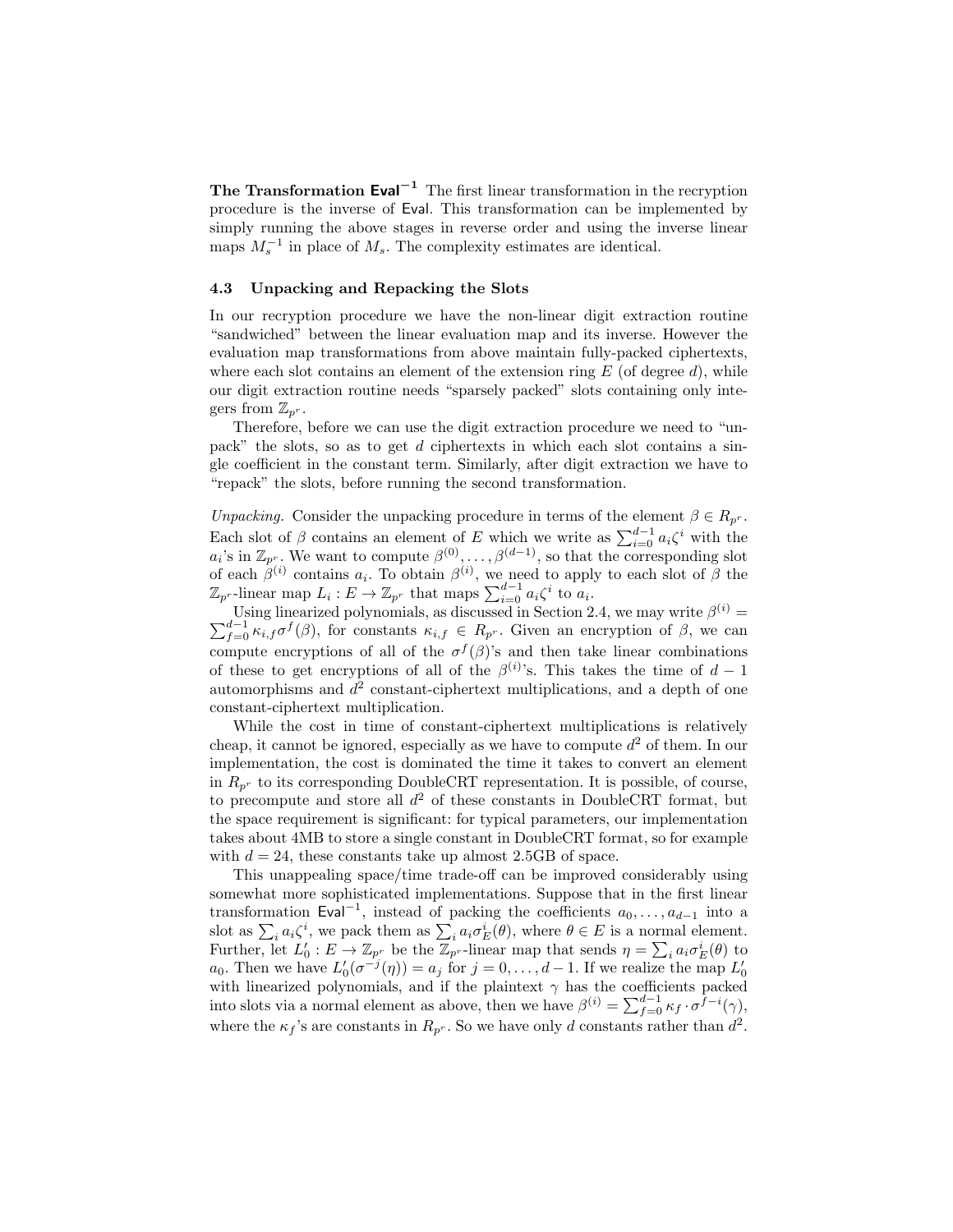To use this strategy, however, we must address the issue of how to modify the Eval transformation so that Eval<sup>-1</sup> will give us the plaintext element  $\gamma$  that packs coefficients as  $\sum_i a_i \sigma_E^i(\theta)$ . As it turns out, in our implementation this modification is for free: recall that the unpacking transformation immediately follows the last stage of the inverse evaluation map  $Eval^{-1}$ , and that last stage applies  $\mathbb{Z}_{p^r}$ -linear maps to the slots; therefore, we simply fold into these maps the  $\mathbb{Z}_{p^r}$ -linear map that takes  $\sum_i a_i \zeta^i$  to  $\sum_i a_i \sigma_E^i(\theta)$  in each slot.

It is possible to reduce the number of stored constants even further: since  $L'_0$ is a map from E to the base ring  $\mathbb{Z}_{p^r}$ , then the  $\kappa_f$ 's are related via  $\kappa_f = \sigma^f(\kappa_0)$ . Therefore, we can obtain all of the DoubleCRTs for the  $\kappa_f$ 's by computing just one for  $\kappa_0$  and then applying the Frobenius automorphisms directly to the DoubleCRT for  $\kappa_0$ . We note, however, that applying these automorphisms directly to DoubleCRTs leads to a slight increase in the noise of the homomorphic computation. We did not use this last optimization in our implementation.

Repacking. Finally, we discuss the reverse transformation, which repacks the slots, taking  $\beta^{(0)}, \ldots, \beta^{(d-1)}$  to  $\beta$ . This is quite straightforward: if  $\bar{\zeta}$  is the plaintext element with  $\zeta$  in each slot, then  $\beta = \sum_{i=0}^{d-1} \bar{\zeta}^i \beta^{(i)}$ . This formula can be evaluated homomorphically with a cost in time of d constant-ciphertext multiplications, and a cost in depth one constant-ciphertext multiplication.

### 5 Recryption with Plaintext Space Modulo  $p > 2$

Below we extend the treatment from [16, 1] to handle plaintext spaces modulo  $p > 2$ . In Sections 5.1 through 5.3 we generalize the various lemmas to  $p > 2$ , in Appendix A we discuss the choice of parameters, and then in Section 5.4 we explain how these lemmas are put together in the recryption procedure.

### 5.1 Simpler Decryption Formula

We begin by extending the simplified decryption formula [16, Lemma 1] from plaintext space mod-2 to any prime-power  $p^r$ . Recall that we denote by  $[z]_q$ the mod-q reduction into  $[-q/2, q/2)$  (except when  $q = 2$  we reduce to  $(-1, 1]$ ). Also  $z\langle j, \ldots, i \rangle_p$  denotes the integer whose mod-p expansion consists of digits i through j in the mod-p expansion of  $z$  (and we omit the p subscript if it is clear from the context).

**Lemma 2.** Let  $p > 1, r \geq 1, e \geq r + 2$  and  $q = p^e + 1$  be integers, and also let z be an integer such that  $|z| \leq \frac{q^2}{4} - q$  and  $|[z]_q| \leq \frac{q}{4}$ .

- If p is odd then  $[z]_q = z(r-1,\ldots,0) - z\langle e+r-1,\ldots,e\rangle \pmod{p^r}$ .  $-If p = 2 then [z]_q = z(r-1,...,0) - z\langle e+r-1,...,e \rangle - z\langle e-1 \rangle \pmod{2^r}.$ 

*Proof.* We begin with the odd-p case. Denote  $z_0 = [z]_q$ , then  $z = z_0 + kq$  for some  $|k| \leq \frac{q}{4} - 1$ , and hence  $|z_0 + k| \leq \frac{q}{4} + \frac{q}{4} - 1 = (q - 2)/2 = (p^e - 1)/2$ . We can write

$$
z = z_0 + kq = z_0 + k(p^e + 1) = z_0 + k + p^e k. \tag{7}
$$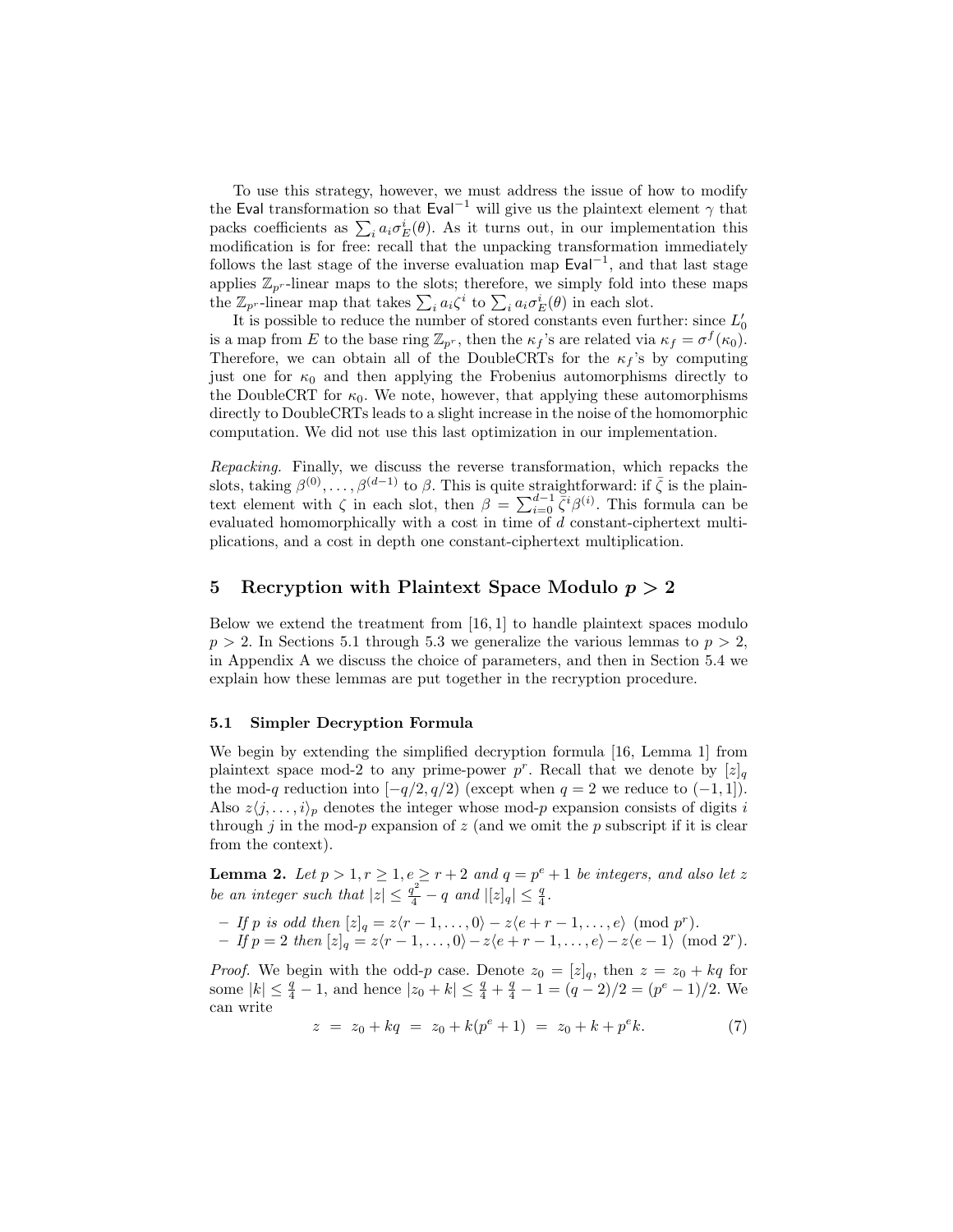This means in particular that  $z = z_0 + k \pmod{p^r}$ , and also since the mod-p representation of the sum  $w = z_0 + k$  has only 0's in positions e and up then  $k\langle r-1,\ldots,0\rangle=z\langle e+r-1,\ldots,e\rangle$ . It follows that

$$
z_0\langle r-1,\ldots,0\rangle = z\langle r-1,\ldots,0\rangle - k\langle r-1,\ldots,0\rangle
$$
  
=  $z\langle r-1,\ldots,0\rangle - z\langle e+r-1,\ldots,e\rangle \pmod{p^r}.$ 

The proof for the  $p = 2$  case is similar, but we no longer have the guarantee that the high-order bits of the sum  $w = z_0 + k$  are all zero. Hence from Eqn. (7) we can only deduce that

$$
z\langle e+r-1,\ldots,e\rangle=w\langle e+r-1,\ldots,e\rangle+k\langle r-1,\ldots,0\rangle \pmod{2^r},
$$

and also that  $z\langle e-1\rangle = w\langle e-1\rangle$ .

Since  $|w| \leq |z_0| + |k| < \lfloor q/2 \rfloor = 2^{e-1}$ , then the bits in positions  $e - 1$  and up in the representation of w are either all zero if  $w \geq 0$ , or all one if  $w < 0$ . In particular, this means that

$$
w\langle e+r-1,\ldots,e\rangle = \begin{cases} 0 \text{ if } w \ge 0 \\ -1 \text{ if } w < 0 \end{cases} = -w\langle e-1 \rangle = -z\langle e-1 \rangle \pmod{2^r}.
$$

Concluding, we therefore have

$$
z_0 \langle r-1, \ldots, 0 \rangle = z \langle r-1, \ldots, 0 \rangle - k \langle r-1, \ldots, 0 \rangle
$$
  
=  $z \langle r-1, \ldots, 0 \rangle - (z \langle e+r-1, \ldots, e \rangle - w \langle e+r-1, \ldots, e \rangle)$   
=  $z \langle r-1, \ldots, 0 \rangle - z \langle e+r-1, \ldots, e \rangle - z \langle e-1 \rangle \pmod{2^r}.$ 

# 5.2 Making an Integer Divisible By  $p^{e'}$

As sketched in Section 3, we use the following lemma to reduce to number of digits that needs to be extracted, hence reducing the time and depth of the digit-extraction step.

**Lemma 3.** Let z be an integer, and let  $p, q, r, e'$  be positive integers s.t.  $e' \geq r$ and  $q = 1 \pmod{p^{e'}}$ . Also let  $\alpha$  be an arbitrary real number in [0,1]. Then there are integer coefficients u, v such that

$$
z + u \cdot p^r + v \cdot q = 0 \pmod{p^{e'}}
$$

and moreover u, v are small. Specifically  $|v| \leq p^r(\frac{1}{2} + \lfloor (1 - \alpha)p^{e'} - \frac{1}{2}] )$  and  $|u| \leq \lceil \alpha p^{e'-1}/2 \rceil$ .

*Proof.* Since q, p are co-prime then there exists  $v' \in (-p^r/2, p^r/2]$  s.t.  $z' =$  $z + v'q = 0 \pmod{p^r}$ . Let  $\delta = -z' \cdot p^{-r} \pmod{p^{e'-1}}$ , reduced into the interval  $\left[ \frac{-p^{e'}-1}{2}\right]$  $\frac{e'-1}{2}, \frac{p^{e'-1}}{2}$  $\frac{z^{-1}}{2}$ , so we have  $|\delta| \leq p^{e'-1}/2$  and  $z' + p^r \delta = 0 \pmod{p^{e'}}$ . Denote  $\beta = 1 - \alpha$  and consider the integer  $z'' \stackrel{\text{def}}{=} z' + \lceil \alpha \delta \rceil \cdot p^r + \lceil \beta \delta \rceil p^r \cdot q$ .

On one hand, we have that  $z'' = z + u \cdot p^r + v \cdot q$  with  $|u| = |\alpha \delta| \leq |[\alpha p^{e'-1}/2]$ and  $|v| = |v' + p^r[\beta \delta]| \leq p^r(\frac{1}{2} + |\beta p^{e'-1}/2|)$ . On the other hand since  $q = 1$  $\pmod{p^{e'}}$  then we also have  $z'' = z' + p^r(\lceil \alpha \delta \rceil + |\beta \delta|) = z' + p^r \delta = 0 \pmod{p^{e'}}$ .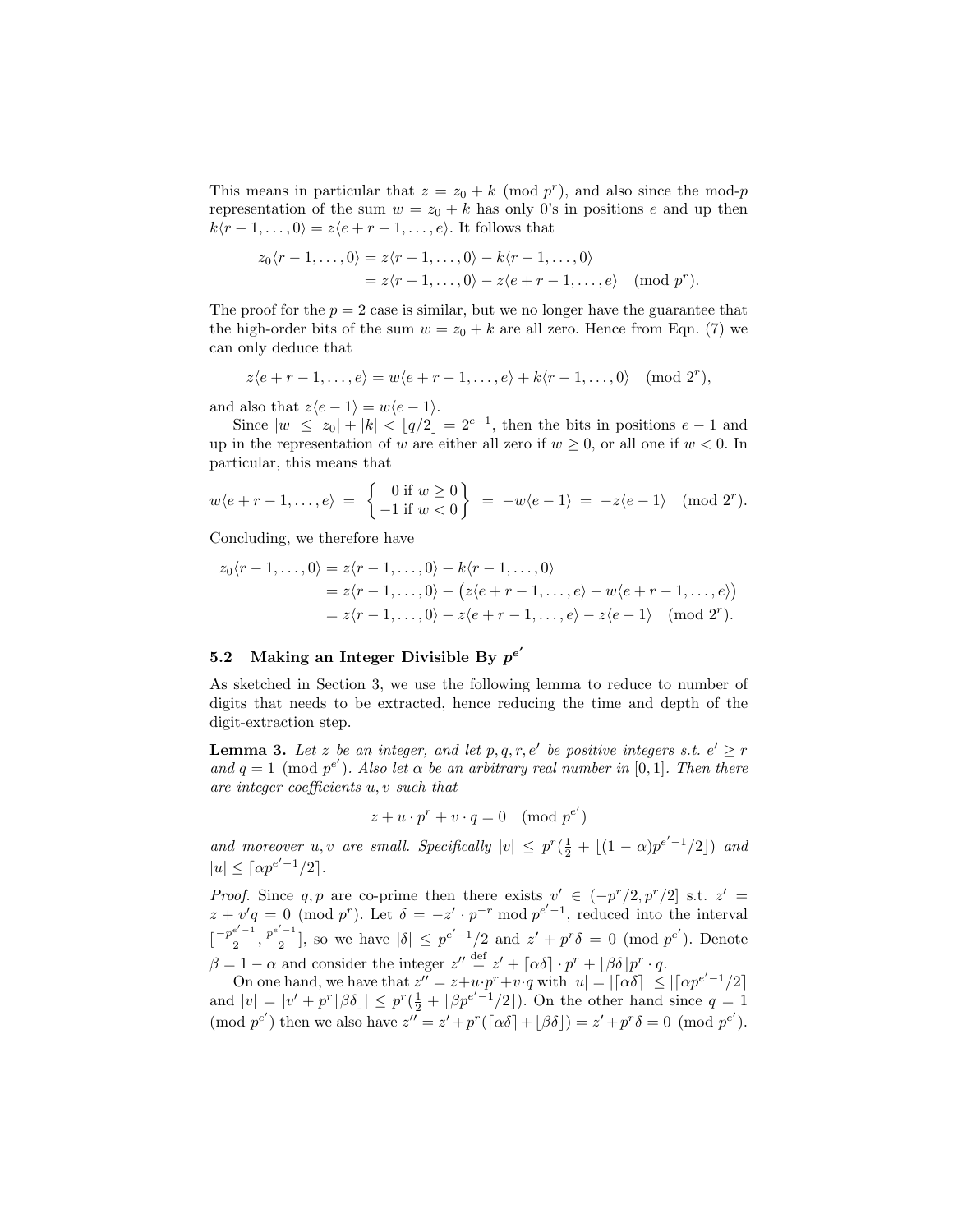Discussion. Recall that in our recryption procedure we have a ciphertext ct that encrypts some  $\mathfrak m$  with respect to modulus q and plaintext space mod- $p^r$ , and we use the lemma above to convert it into another ciphertext  $ct'$  that encrypts the same thing but is divisible by  $p^{e'}$ , and by doing so we need to extract  $e'$  fewer digits in the digit-extraction step.

Considering the elements  $u \leftarrow \langle sk, ct \rangle$  and  $u' \leftarrow \langle sk, ct' \rangle$  (without any modular reduction), since sk is integral then adding multiples of  $q$  to the coefficients of  $ct$ does not change  $[u]_q$ , and also as long as we do not wrap around q then adding multiples of  $p^r$  does not change  $[[\mathfrak{u}]_q]_{p^r}$ . Hence as long as we only add small multiples of  $p^r$  then we have  $[[\mathfrak{u}]_q]_{p^r} = [[\mathfrak{u}']_q]_{p^r}$ , so ct and ct' still encrypt the same plaintext. However in our recryption procedure we need more: to use our simpler decryption formula from Lemma 2 we not only need the noise magnitude  $\|\llbracket \mathfrak{u}' \rrbracket_{q} \|$ to be smaller than  $\frac{q}{4}$ , but the magnitude of u' itself (before mod-q reduction) must be smaller than  $\frac{q^2}{4} - q$ .

In essence, the two types of additive terms consume two types of "resources:" adding multiples of q increases the magnitude of  $\mathfrak{u}'$ , and adding multiple of  $p^r$ increases the magnitude of  $[u']_q$ . The parameter  $\alpha$  from Lemma 3 above lets us trade-off these two resources: smaller  $\alpha$  means slower increase in  $\|\[\mathfrak{u}'\]_q\|$  but faster increase in  $\|\mu'\|$ , and vice versa for larger  $\alpha$ . As we discuss in Appendix A, the best trade-off is often obtained when  $\alpha$  is just under  $\frac{1}{2}$ ; our implementation tries to optimize this parameter, and for many settings it uses  $\alpha \approx 0.45$ .

### 5.3 Digit-Extraction for Plaintext Space Modulo  $p^r$

The bit-extraction procedure that was described by Gentry et al. in [16] and further optimized by Alperin-Sheriff and Peikert in [1] is specific for the case  $p = 2^e$ . Namely, for an input ciphertext relative to mod- $2^e$  plaintext space, encrypting some integer  $z$  (in one of the slots), this procedure computes the *i*th top bit of z (in the same slot), relative to plaintext space mod- $2^{e-i+1}$ . Below we show how to extend this bit-extraction procedure to a digit-extraction also when  $p$  is an odd prime.

The main observation underlying the original bit-extraction procedure, is that squaring an integer keeps the least-significant bit unchanged but inserts zeros in the higher-order bits. Namely, if  $b$  is the least significant bit of the integer z and moreover  $z = b \pmod{2^e}$ ,  $e \ge 1$ , then squaring z we get  $z^2 = b$ (mod  $2^{e+1}$ ). Therefore,  $z - z^2$  is divisible by  $2^e$ , and the LSB of  $(z - z^2)/2^e$  is the eth bit of z.

Unfortunately the same does not hold when using a base  $p > 2$ . Instead, we show below that for any exponent *e* there exists some degree-p polynomial  $F_e(\cdot)$ (but not necessarily  $F_e(X) = X^p$ ) such that when  $z = z_0 \pmod{p^e}$  then  $F_e(z) = z_0$  $z_0 \pmod{p^{e+1}}$ . Hence  $z - F_e(z)$  is divisible by  $p^e$ , and the least-significant digit of  $(z - F_e(z))/p^e$  is the eth digit of z. The existence of such polynomial  $F_e(X)$ follows from the simple derivation below.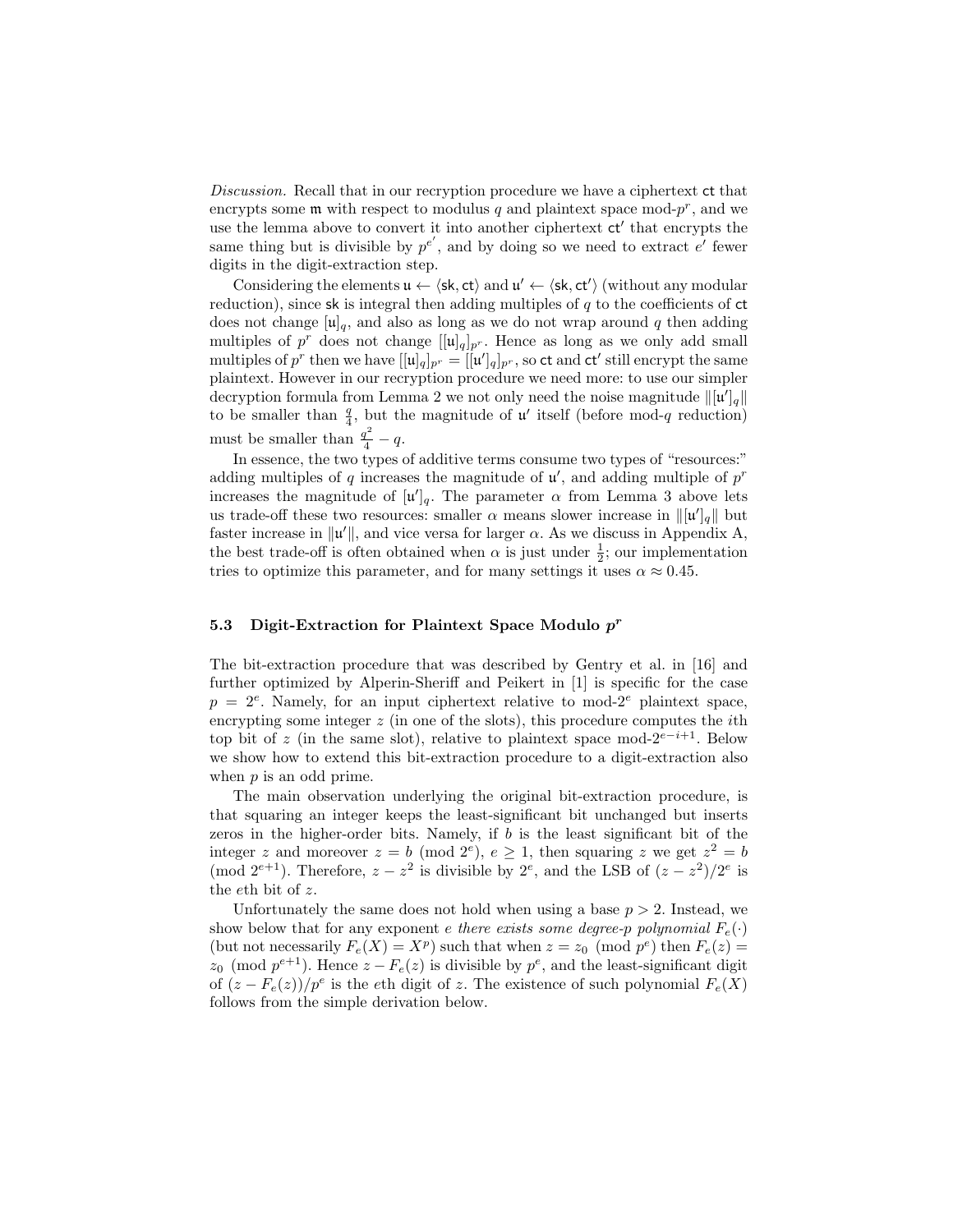**Lemma 4.** For every prime p and exponent  $e \geq 1$ , and every integer z of the form  $z = z_0 + p^e z_1$  (with  $z_0, z_1$  integers,  $z_0 \in [p]$ ), it holds that  $z^p = z_0$ (mod p), and  $z^p = z_0^p \pmod{p^{e+1}}$ .

Proof. The first equality is obvious, and the proof of the second equality is just by the binomial expansion of  $(z_0 + p^e z_1)^p$ .

Corollary 1. For every prime p there exist a sequence of integer polynomials  $f_1, f_2, \ldots$ , all of degree  $\leq p-1$ , such that for every exponent  $e \geq 1$  and every inte $ger \ z = z_0 + p^e z_1 \; (with \ z_0, z_1 \; integers, \ z_0 \in [p]), \; we \; have \; z^p = z_0 + \sum_{i=1}^e f_i(z_0) p^i$  $\pmod{p^{e+1}}$ .

*Proof.* From Lemma 4 we know that the mod-p digits of  $z^p$  modulo- $p^{e+1}$  depend only on  $z_0$ , so there exist some polynomials in  $z_0$  that describe them,  $f_i(z_0)$  =  $z^p(i)_p$ . Since these  $f_i$ 's are polynomials from  $Z_p$  to itself, then they have degree at most  $p-1$ . Moreover, by the 1st equality in Lemma 4 we have that the first digit is exactly  $z_0$ .

**Corollary 2.** For every prime p and every  $e \geq 1$  there exist a degree-p polynomial  $F_e$ , such that for every integers  $z_0, z_1$  with  $z_0 \in [p]$  and every  $1 \le e' \le e$  we have  $F_e(z_0 + p^{e'} z_1) = z_0 \pmod{p^{e'+1}}$ .

*Proof.* Denote  $z = z_0 + p^{e'} z_1$ . Since  $z = z_0 \pmod{p^{e'}}$  then  $f_i(z_0) = f_i(z)$ (mod  $p^{e'}$ ). This implies that for all  $i \geq 1$  we have  $f_i(z_0)p^i = f_i(z)p^i \pmod{p^{e'+1}}$ , and of course also for  $i \geq e' + 1$  we have  $f_i(z)p^i = 0 \pmod{p^{e'}+1}$ . Therefore, setting  $F_e(X) = X^p - \sum_{i=1}^e f_i(X) p^i$  we get

$$
F_e(z) = z^p - \sum_{i=1}^e f_i(z) p^i = z^p - \sum_{i=1}^{e'} f_i(z_0) p^i = z_0 \pmod{p^{e'+1}}.
$$

We know that for  $p = 2$  we have  $F_e(X) = X^2$  for all e. One can verify that also for  $p = 3$  we have  $F_e(X) = X^3$  for all e (when considering the balanced mod-3 representation), but for larger primes we no longer have  $F_e(X) = X^p$ .

The digit-extraction procedure. Just like in the base-2 case, in the procedure for extracting the eth base-p digit from the integer  $z = \sum_i z_i p^i$  proceeds by computing integers  $w_{j,k}$   $(k \geq j)$  such that the lowest digit in  $w_{j,k}$  is  $z_j$ , and the next  $k-j$  digits are zeros. The code in Figure 1 is purposely written to be similar to the code from [1, Appendix B], with the only difference being in Line 5 where we use  $F_e(X)$  rather than  $X^2$ .

In our implementation we compute the coefficients of the polynomial  $F_e$  once and store them for future use. In the procedure itself, we apply a homomorphic polynomial-evaluation procedure to compute  $F_e(w_{i,k})$  in Line 5. We note that just as in [16, 1], the homomorphic division-by-p operation is done by multiplying the ciphertext by the constant  $p^{-1}$  mod q, where q is the current modulus. Since the encrypted values are guaranteed to be divisible by  $p$ , then this has the desired effect and also it reduces the noise magnitude by a factor of  $p$ . Correctness of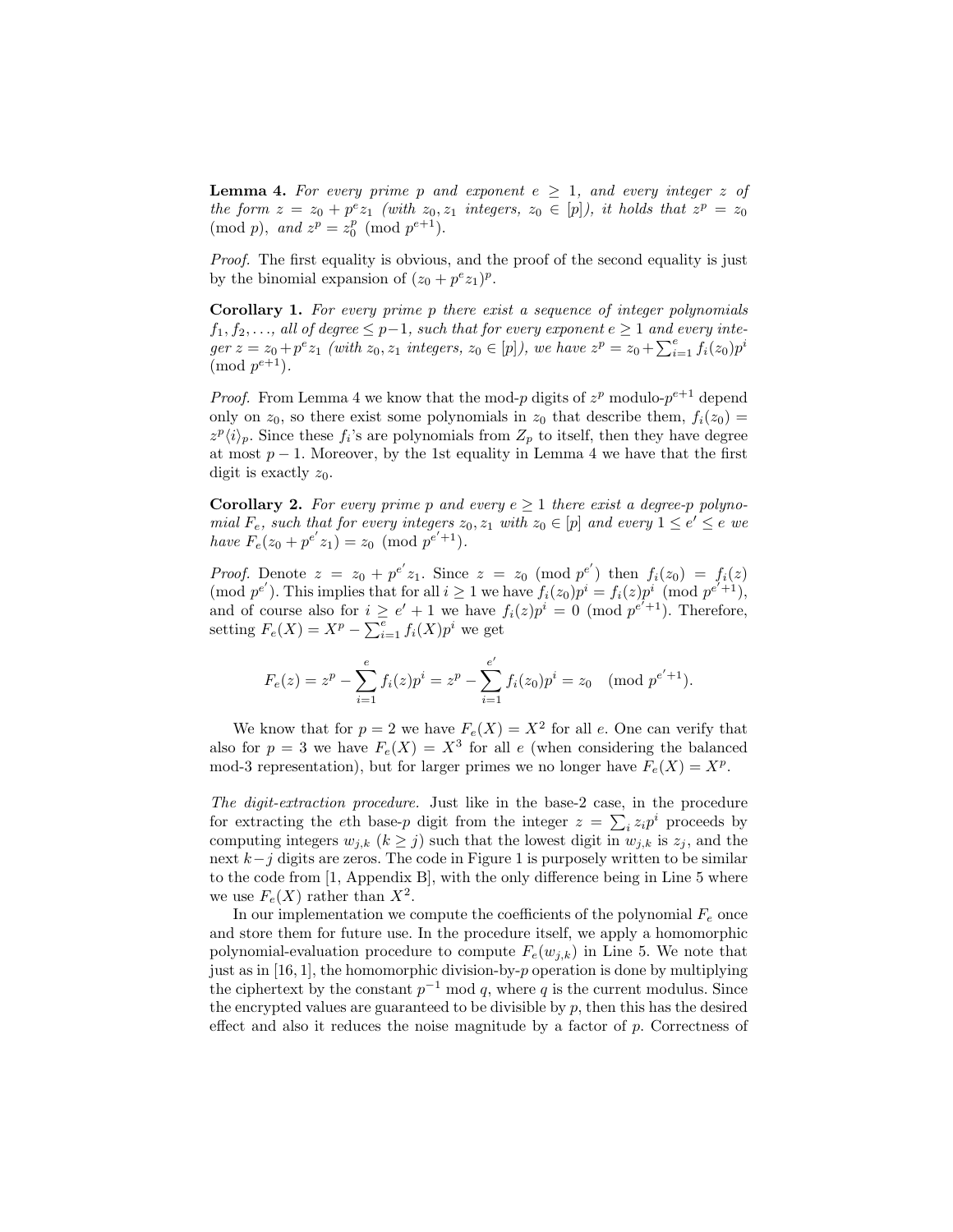Digit-Extraction<sub>p</sub> $(z, e)$ : // Extract eth digit in base-p representation of z 1.  $w_{0,0} \leftarrow z$ 2. For  $k = 0$  to  $e - 1$ 3.  $y \leftarrow z$ 4. For  $j = 0$  to k 5.  $w_{j,k+1} \leftarrow F_e(w_{j,k}) \text{ // } F_e$  from Corollary 2, for  $p = 2, 3$  we have  $F_e(X) = X^p$ 6.  $y \leftarrow (y - w_{j,k+1})/p$ 7.  $w_{k+1,k+1} \leftarrow y$ 8. Return  $w_{e,e}$ 

Fig. 1. The digit extraction procedure

the procedure from Figure 1 is proved exactly the same way as in [16, 1], the proof is omitted here. In the full version we show that for  $p = 2$  we can extract  $r \geq 2$  consecutive bits using one level less than in the procedure above.

### 5.4 Putting Everything Together

Having described all separate parts of our recryption procedure, we now explain how they are combined in our implementation.

Initialization and parameters. Given the ring parameter  $m$  (that specifies the mth cyclotomic ring of integers  $R = \mathbb{Z}[X]/(\Phi_m(X))$  and the plaintext space  $p^r$ , we compute the recryption parameters as explained in Appendix A. That is, we use compute the Hamming weight of recryption secret key  $t \geq 56$ , some value of  $\alpha$  (which is often  $\alpha \approx 0.45$ ), and some values for  $e, e'$  where  $e - e' - r \in$  $\{\lceil \log_p(t + 2) \rceil - 1, \lceil \log_p(t + 2) \rceil\}.$  We also precompute some key-independent tables for use in the linear transformations, with the first transformation using plaintext space  $p^{e-e'+r}$  and the second transformation using plaintext space  $p^r$ .

Key generation. During key generation we choose in addition to the "standard" secret key sk also a separate secret recryption key  $sk = (1, \tilde{s})$ , with  $\tilde{s}$  having Hamming weight  $t$ . We include in the secret key both a key-switching matrix from sk to sk, and a ciphertext  $\tilde{c}t$  that encrypts  $\tilde{s}$  under key sk, relative to plaintext space  $p^{e-e'+r}$ .

The recryption procedure itself. When we want to recrypt a mod- $p^r$  ciphertext ct relative to the "standard" key sk, we first key-switch it to sk and modulus-switch it to  $\tilde{q} = p^e + 1$ , then make its coefficients divisible by  $p^{e'}$  using the procedure from Lemma 3, thus getting a new ciphertext  $ct' = (c'_0, c'_1)$ . We then compute the homomorphic inner-product divided by  $p^{e'}$ , by setting  $ct'' = (c'_1/p^{e'}) \cdot \tilde{ct} +$  $(0,\mathfrak{c}'_0/p^{e'}).$ 

Next we apply the first linear transformation (the map Eval<sup>-1</sup> from Section 4.2), moving to the slots the coefficients of the plaintext  $\mathfrak{u}'$  that is encrypted in  $ct$ <sup> $\prime$ </sup>. The result is a single ciphertext with *fully packed slots*, where each slot holds  $d$  of the coefficients from  $\mathfrak{u}'$ . Before we can apply the digit-extraction procedure from Section 5.3, we therefore need to unpack the slots, so as to put each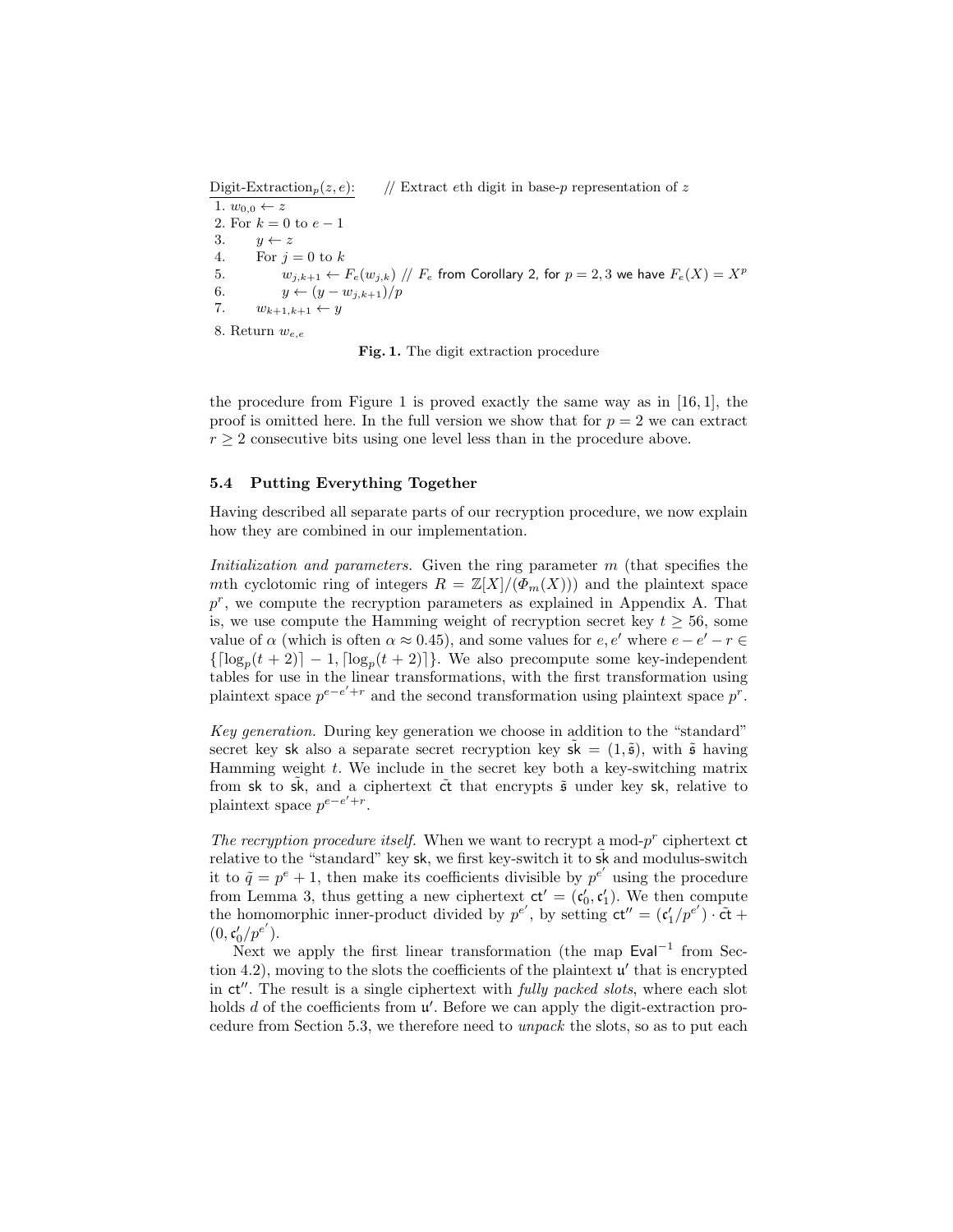coefficient in its own slot, which results in  $d$  "sparsely packed" ciphertexts (as described in Section 4.3).

Next we apply the digit-extraction procedure from Section 5.3 to each one of these d "sparsely packed" ciphertexts. For each one we extract the digits up to  $e + r - e'$  and combine the top digits as per Lemma 2 to get in the slots the coefficients of the plaintext polynomial m (one coefficient per slot). The resulting ciphertexts all have plaintext space  $mod-p<sup>r</sup>$ .

Next we re-combine the d ciphertext into a single fully-packed ciphertext (as described in Section 4.3) and finally apply the second linear transformation (the map Eval described in Section 4.2). This completes the recryption procedure.

### 6 Implementation and Performance

As discussed in Section 4.2, our algorithms for the linear transformations rely on the parameter  $m$  having a fairly special form. Luckily, there are quite a few such  $m$ 's, which we found by brute-force search. We ran a simple program that searches through a range of possible  $m$ 's (odd, not divisible by  $p$ , and not prime). For each such m, we first compute the order d of p mod m. If this exceeds a threshold (we chose a threshold of 100), we skip this  $m$ . Next, we compute the factorization of m into prime powers as  $m = m_1 \cdots m_t$ . We then find all indexes i such that p has order d mod  $m_i$  and all pairs of indexes i, j such that p has order d mod  $m_i m_j$ . If we find none, we skip this m; otherwise, we choose one such index, or pair of indexes, in such a way to balance the time and depth complexity of the linear transformations (so  $m_i$  or  $m_i m_j$  becomes the new  $m_1$ , and the other prime power factors are ordered arbitrarily).

| cyclotomic ring $m$     | 21845                      | 18631 | 28679        | 35113                                            |
|-------------------------|----------------------------|-------|--------------|--------------------------------------------------|
|                         |                            |       |              | $=257.5.17$ $=601.31$ $=241.17.7$ $= (73.13).37$ |
| lattice dim. $\phi(m)$  | 16384                      | 18000 | 23040        | 31104                                            |
| plaintext space         | $GF(2^{16})$ GF $(2^{25})$ |       | $GF(2^{24})$ | $GF(2^{36})$                                     |
| number of slots         | 1024                       | 720   | 960          | 864                                              |
| security level          | 761                        | 110   | 96           | 159                                              |
| before/after levels     | 22/10                      | 20/10 | 24/11        | 24/12                                            |
| initialization (sec)    | 177                        | 248   | 224          | 694                                              |
| linear transforms (sec) | 127                        | 131   | 123          | 325                                              |
| digit extraction (sec)  | 193                        | 293   | 342          | 1206                                             |
| total recrypt (sec)     | 320                        | 424   | 465          | 1531                                             |
| space usage (GB)        | 3.4                        | 3.5   | 3.5          | 8.2                                              |

Table 1. Experimental results with plaintext space  $GF(2<sup>d</sup>)$ 

For example, with  $p = 2$ , we processed all potential m's between 16,000 and 64,000. Among these, there were a total of 377 useful m's with  $15,000 \le \phi(m) \le$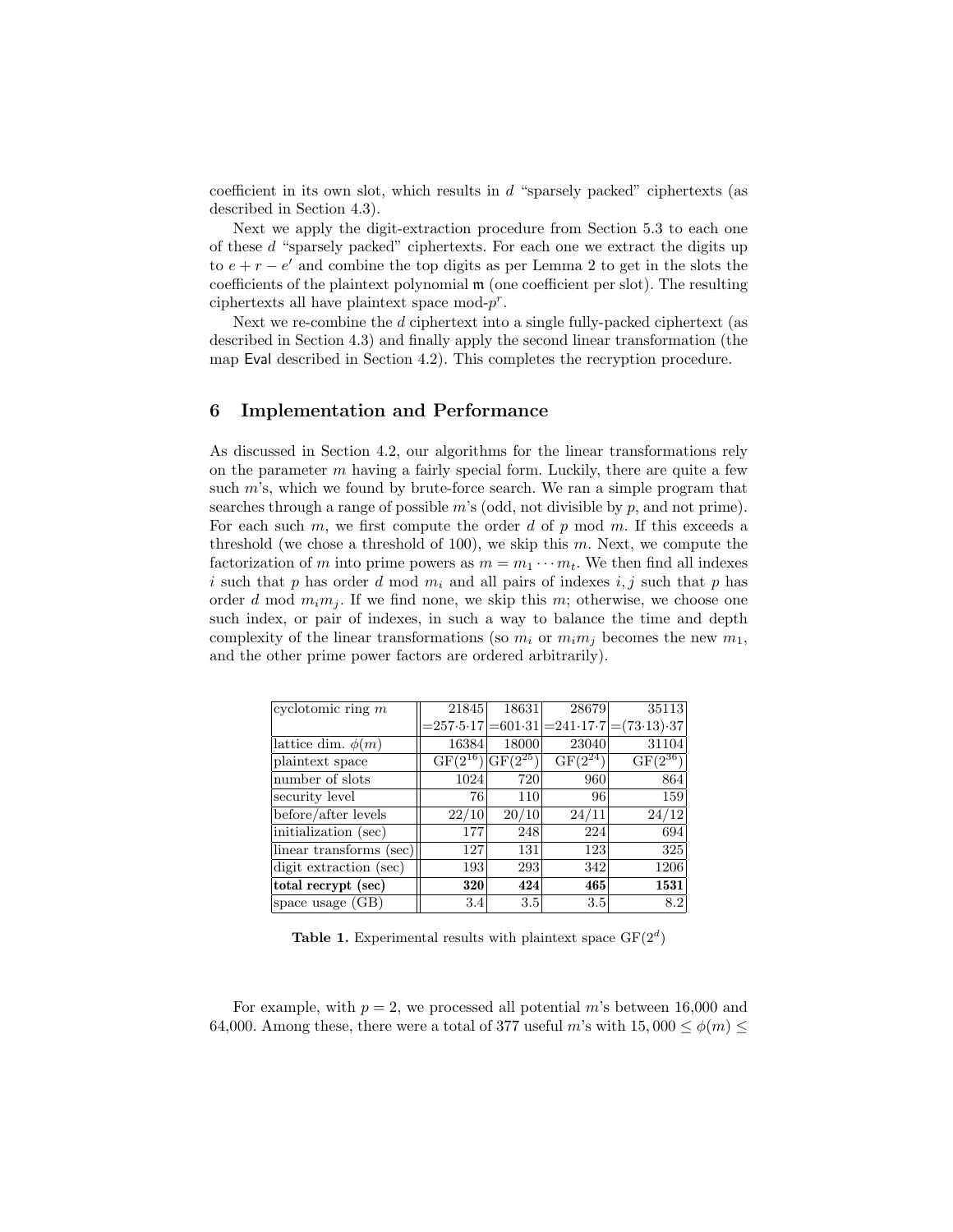| cyclotomic ring $m$     | 45551          | 51319                    | 42799 | 49981                   |
|-------------------------|----------------|--------------------------|-------|-------------------------|
|                         | $=(41.11).101$ | $=$ (19.73).37 = 337.127 |       | $=331.151$              |
| lattice dim. $\phi(m)$  | 40000          | 46656                    | 42336 | 49981                   |
| plaintext space         | $GF(17^{40}$   | $GF(127^{36})$           |       | R(256, 21)   R(256, 30) |
| number of slots         | 1000           | 1296                     | 2016  | 1650                    |
| security level          | 106            | 161                      | 79    | 91                      |
| before/after levels     | 38/10          | 32/11                    | 52/6  | 56/10                   |
| initialization (sec)    | 1148           | 2787                     | 1202  | 1533                    |
| linear transforms (sec) | 735            | 774                      | 2265  | 2834                    |
| digit extraction (sec)  | 3135           | 1861                     | 8542  | 14616                   |
| total recrypt (sec)     | 3870           | 2635                     | 10807 | 17448                   |
| space usage $(GB)$      | 14.8           | 39.9                     | 15.6  | 21.6                    |

Table 2. Experimental results with other plaintext spaces

60, 016, with a fairly even spread (the largest gap between successive  $\phi(m)$ 's was less than 2,500, and there were no other gaps that exceeded 2,000). So while such useful  $m$ 's are relatively rare, there are still plenty to choose from. We ran this parameter-generation program to find potential settings for plaintext-space modulo  $p = 2, p = 17, p = 127, \text{ and } p^r = 2^8, \text{ and manually chose a few of the}$ suggested values of  $m$  for our tests.

For each of these values of  $m, p, r$ , we then ran a test in which we chose three random keys, and performed recryption three times per key (for each key recrypting the same ciphertext over and over). These tests were run on a fiveyear-old IBM BladeCenter HS22/7870, with two Intel X5570 (4-core) processors, running at 2.93GHz. All of our programs are single-threaded, so only one core was used in the computations. Tables 1 and 2 summarize the results form our experiments.

In each table, the first row gives  $m$  and its factorization into prime powers. The first factor (or pair of factors, if grouped by parentheses) shows the value that was used in the role of  $m_1$  (as in Section 4.2). The second row gives  $\phi(m)$ . The third row gives the plaintext space, i.e., the field/ring that is embedded in each slot (here,  $R(p^r, d)$  means a ring extension of degree d over  $\mathbb{Z}_{p^r}$ ). The fourth row gives the number of slots packed into a single ciphertext. The fifth row gives the effective security level, computed using the formula that is used in HElib, taken from [15, Eqn.(8)]. The sixth row gives the levels of ciphertext just before recryption (i.e., the ciphertext which is included in the public key) and just after the end of the recryption procedure. The difference accounts for the depth of recryption, and the after-levels is roughly the circuit-depth that an application can compute on the resulting ciphertext before having to recrypt again. We tried to target 10 remaining levels, to allow nontrivial processing between recryptions.

The remaining rows show the resources used in performing a recryption. The timing results reflect the average of the 9 runs for each setting, and the memory usage is the top usage among all these runs. Row 7 gives a one-time initialization cost (all times in seconds). Row 10 (in boldface) gives the total time for a single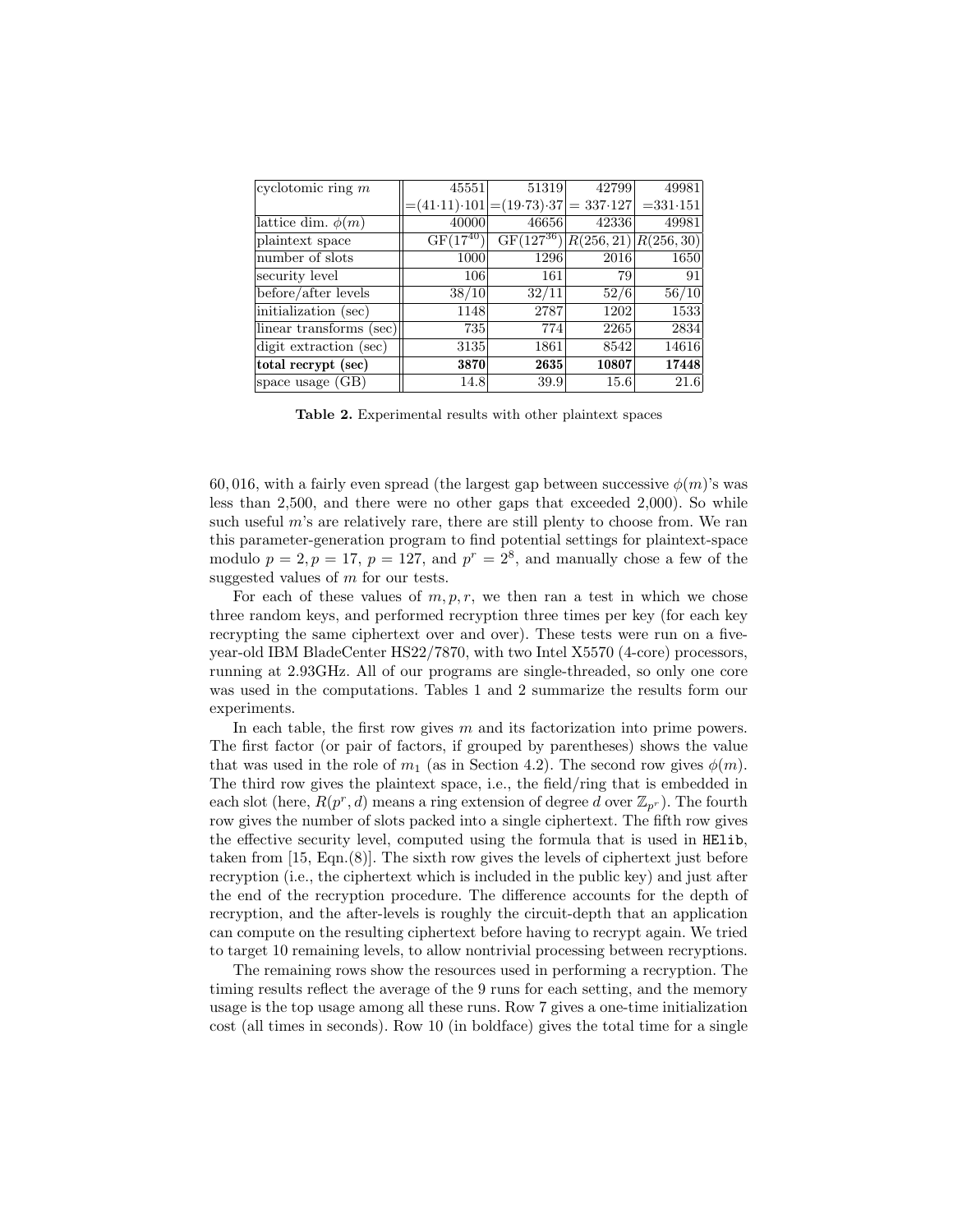recryption, while the previous two rows give a breakdown of that time (note that the time for the linear transforms includes some trivial preprocessing time, as well as the less trivial unpacking/repacking time). The last row gives the memory used (in gigabytes).

### 7 Future work

Eventually, we would like to enhance our implementations to take advantage of multicore computing environments. There are at least two levels at which the implementation could be easily parallelized. At a low level, the conversions between DoubleCRT and polynomial representation in HElib could be easily parallelized, as the FFT's for the different primes can be done in parallel (as already observed in [27]). Our bootstrapping procedure could also be parallelized at a higher level: the rotations in each stage of the linear transformation step can be done in parallel, as can the d different digit extraction steps. Doing the parallel steps at a higher level could possibly yield a better work/overhead ratio, but this would have to be confirmed experimentally.

Another direction to explore is the possibility of speeding up the digit extraction procedure in the special case where the values in the ciphertext slots are constants in the base ring  $\mathbb{Z}_{p^r}$  (or, more generally, lie in some sub-ring of the ring E contained in each slot). Right now, our bootstrapping algorithm does not exploit this: even in this special case, our digit extraction algorithm still has to be applied to d ciphertexts. In principle, we should be able to reduce the number of applications of the digit extraction significantly (from  $d$  to 1, if the values in the slots are constants); however, it is not clear how to do this while maintaining the structure (and therefore efficiency) of the linear transformations.

Another direction to explore is to try to find a better way to represent constants. In HElib, the most compact way to store constants in  $R_{p^r}$  is also the most natural: as coefficient vectors of polynomials over  $\mathbb{Z}_{p^r}$ . However, in this representation, a surprisingly significant amount of time may be spent in homomorphic computations converting these constants to DoubleCRT format. One could precompute and store these DoubleCRT representations, but this can be quite wasteful of space, as DoubleCRT's occupy much more space than the corresponding polynomials over  $\mathbb{Z}_{p^r}$ . We may state as an open question: is there a more compact representation of elements of  $\mathbb{Z}_{p^r}[X]$  that can be converted to DoubleCRT format in linear time?

### References

- 1. Alperin-Sheriff, J., Peikert, C.: Practical bootstrapping in quasilinear time. In: Canetti, R., Garay, J.A. (eds.) Advances in Cryptology - CRYPTO'13. Lecture Notes in Computer Science, vol. 8042, pp. 1–20. Springer (2013)
- 2. Alperin-Sheriff, J., Peikert, C.: Faster bootstrapping with polynomial error. In: Garay, J.A., Gennaro, R. (eds.) Advances in Cryptology - CRYPTO 2014, Part I. pp. 297–314. Springer (2014)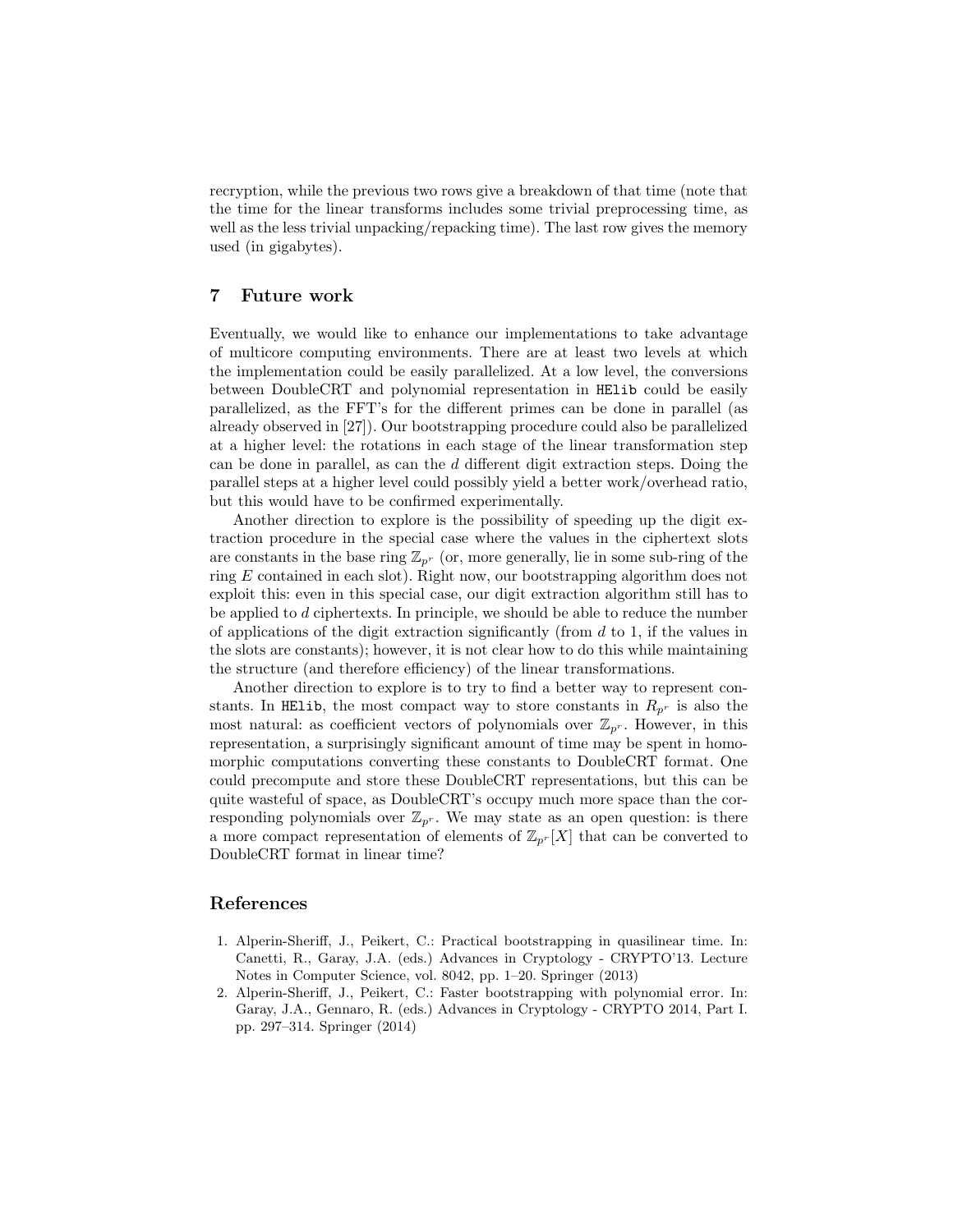- 3. Brakerski, Z.: Fully homomorphic encryption without modulus switching from classical gapsvp. In: Safavi-Naini, R., Canetti, R. (eds.) CRYPTO. Lecture Notes in Computer Science, vol. 7417, pp. 868–886. Springer (2012)
- 4. Brakerski, Z., Gentry, C., Vaikuntanathan, V.: (leveled) fully homomorphic encryption without bootstrapping. ACM Transactions on Computation Theory 6(3), 13 (2014)
- 5. Brakerski, Z., Vaikuntanathan, V.: Lattice-based FHE as secure as PKE. In: Naor, M. (ed.) Innovations in Theoretical Computer Science, ITCS'14. pp. 1–12. ACM (2014)
- 6. Cheon, J.H., Coron, J., Kim, J., Lee, M.S., Lepoint, T., Tibouchi, M., Yun, A.: Batch fully homomorphic encryption over the integers. In: Advances in Cryptology - EUROCRYPT 2013, 32nd Annual International Conference on the Theory and Applications of Cryptographic Techniques, Athens, Greece, May 26-30, 2013. Proceedings. pp. 315–335 (2013), http://dx.doi.org/10.1007/978-3-642-38348-9\_  $20$
- 7. Coron, J., Lepoint, T., Tibouchi, M.: Batch fully homomorphic encryption over the integers. IACR Cryptology ePrint Archive 2013, 36 (2013), http://eprint. iacr.org/2013/036
- 8. Coron, J., Naccache, D., Tibouchi, M.: Public key compression and modulus switching for fully homomorphic encryption over the integers. In: Advances in Cryptology - EUROCRYPT 2012 - 31st Annual International Conference on the Theory and Applications of Cryptographic Techniques, Cambridge, UK, April 15-19, 2012. Proceedings. pp. 446–464 (2012), http://dx.doi.org/10.1007/978-3-642-29011-4\_ 27
- 9. van Dijk, M., Gentry, C., Halevi, S., Vaikuntanathan, V.: Fully homomorphic encryption over the integers. In: Advances in Cryptology - EUROCRYPT 2010, 29th Annual International Conference on the Theory and Applications of Cryptographic Techniques, French Riviera, May 30 - June 3, 2010. Proceedings. pp. 24–43 (2010), http://dx.doi.org/10.1007/978-3-642-13190-5\_2
- 10. Ducas, L., Micciancio, D.: FHE Bootstrapping in less than a second. Cryptology ePrint Archive, Report 2014/816 (2014), http://eprint.iacr.org/
- 11. Gentry, C.: Fully homomorphic encryption using ideal lattices. In: Proceedings of the 41st ACM Symposium on Theory of Computing – STOC 2009. pp. 169–178. ACM (2009)
- 12. Gentry, C., Halevi, S.: Implementing gentry's fully-homomorphic encryption scheme. In: Advances in Cryptology - EUROCRYPT'11. Lecture Notes in Computer Science, vol. 6632, pp. 129–148. Springer (2011)
- 13. Gentry, C., Halevi, S., Peikert, C., Smart, N.P.: Field switching in BGV-style homomorphic encryption. Journal of Computer Security 21(5), 663–684 (2013)
- 14. Gentry, C., Halevi, S., Smart, N.: Fully homomorphic encryption with polylog overhead. In: "Advances in Cryptology - EUROCRYPT 2012". Lecture Notes in Computer Science, vol. 7237, pp. 465–482. Springer (2012), full version at http: //eprint.iacr.org/2011/566
- 15. Gentry, C., Halevi, S., Smart, N.: Homomorphic evaluation of the AES circuit. In: "Advances in Cryptology - CRYPTO 2012". Lecture Notes in Computer Science, vol. 7417, pp. 850–867. Springer (2012), full version at http://eprint.iacr.org/ 2012/099
- 16. Gentry, C., Halevi, S., Smart, N.P.: Better bootstrapping in fully homomorphic encryption. In: Public Key Cryptography - PKC 2012. Lecture Notes in Computer Science, vol. 7293, pp. 1–16. Springer (2012)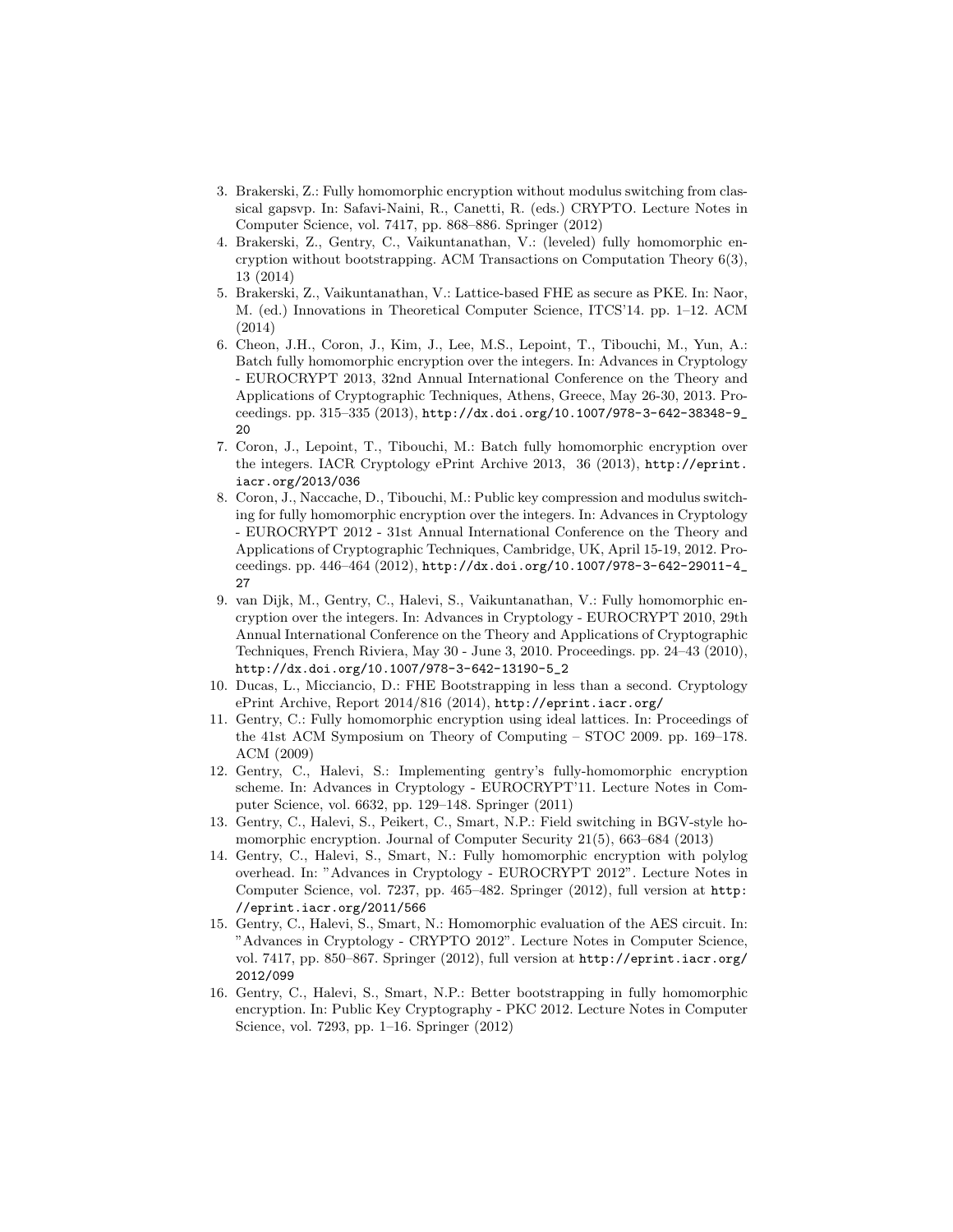- 17. Gentry, C., Sahai, A., Waters, B.: Homomorphic encryption from learning with errors: Conceptually-simpler, asymptotically-faster, attribute-based. In: Canetti, R., Garay, J.A. (eds.) Advances in Cryptology - CRYPTO 2013, Part I. pp. 75–92. Springer (2013)
- 18. Halevi, S., Shoup, V.: Algorithms in HElib. In: Garay, J.A., Gennaro, R. (eds.) Advances in Cryptology - CRYPTO 2014, Part I. pp. 554–571. Springer (2014), long version at http://eprint.iacr.org/2014/106
- 19. Halevi, S., Shoup, V.: HElib An Implementation of homomorphic encryption. https://github.com/shaih/HElib/ (Accessed September 2014)
- 20. Hoffstein, J., Pipher, J., Silverman, J.H.: NTRU: A ring-based public key cryptosystem. In: Buhler, J. (ed.) ANTS. Lecture Notes in Computer Science, vol. 1423, pp. 267–288. Springer (1998)
- 21. López-Alt, A., Tromer, E., Vaikuntanathan, V.: On-the-fly multiparty computation on the cloud via multikey fully homomorphic encryption. In: STOC. pp. 1219–1234 (2012)
- 22. Lyubashevsky, V., Peikert, C., Regev, O.: "a toolkit for ring-LWE cryptography". In: Johansson, T., Nguyen, P.Q. (eds.) Advances in Cryptology - EUROCRYPT 2013. pp. 35–54. Springer (2013)
- 23. Lyubashevsky, V., Peikert, C., Regev, O.: On ideal lattices and learning with errors over rings. J. ACM 60(6), 43 (2013), early version in EUROCRYPT 2010
- 24. Orsini, E., van de Pol, J., Smart, N.P.: Bootstrapping BGV ciphertexts with a wider choice of p and q. Cryptology ePrint Archive, Report 2014/408 (2014), http: //eprint.iacr.org/
- 25. Regev, O.: On lattices, learning with errors, random linear codes, and cryptography. J. ACM 56(6) (2009)
- 26. Rivest, R., Adleman, L., Dertouzos, M.: On data banks and privacy homomorphisms. In: Foundations of Secure Computation. pp. 169–177. Academic Press (1978)
- 27. Rohloff, K., Cousins, D.B.: A scalable implementation of fully homomorphic encryption built on NTRU. 2nd Workshop on Applied Homomorphic Cryptography and Encrypted Computing, WAHC'14 (2014), available at https://www. dcsec.uni-hannover.de/fileadmin/ful/mitarbeiter/brenner/wahc14\_RC.pdf, accessed September 2014
- 28. Roman, S.: Field Theory. Springer, 2nd edn. (2005)
- 29. Smart, N.P., Vercauteren, F.: Fully homomorphic SIMD operations. Des. Codes Cryptography 71(1), 57-81 (2014), early verion at  $http://eprint.iacr.org/$ 2011/133

# A Parameters for Digit Extraction

Here we explain our choice of parameters for the recryption procedure  $(e, e', \alpha, \alpha)$ etc.). These parameters depend on the cyclotomic ring  $R_m$ , plaintext space  $p^r$ , and the  $l_1$ -norm of the recryption secret key sk (which we denote t).

We begin the recryption procedure with a noise-n ciphertext  $(c_0, c_1)$ , relative to plaintext space  $p^r$ , a secret key  $\tilde{\mathbf{s}}(k) = (1, \tilde{\mathbf{s}})$  with  $\|\mathbf{s}\|_1 \leq t$ , and modulus  $\tilde{q} = p^e + 1$ . This means that for the element  $\mathfrak{u} \leftarrow \langle \tilde{\mathsf{sk}}, \tilde{\mathsf{ct}} \rangle$  (without modular reduction) we have  $\|\[\mathfrak{u}\]_q\|_{\infty} < n$  and  $\|\mathfrak{u}\|_{\infty} < (t+1)q/2$ , and that the plaintext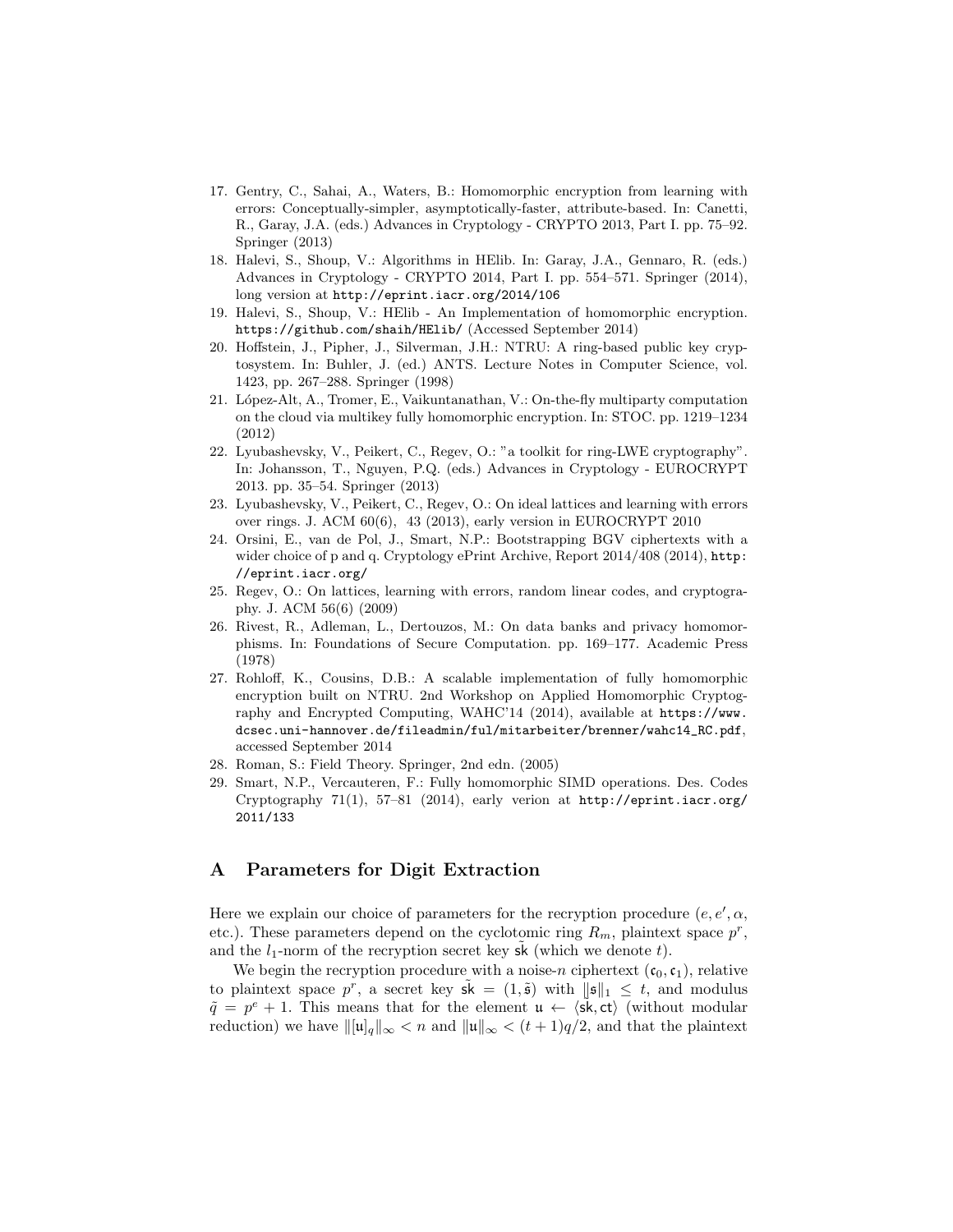element encrypted in ct is  $m \leftarrow [[u]_q]_{p^r}$ . <sup>9</sup> We then make the coefficients of ct divisible by  $p^{e'}$  using Lemma 3, thus getting another ciphertext

$$
ct' = (c'_0, c'_1) = (c_0 + p^r u_0 + q v_0, c_1 + p^r u_1 + q v_1).
$$

Consider the effect of this modification on the coefficients of  $u' \leftarrow \langle s\tilde{k}, ct'\rangle$  $\mathfrak{c}'_0$ + $\tilde{\mathfrak{s}} \cdot \mathfrak{c}_1$ . Clearly we have increased both the noise (due to the added  $p^r$  terms) and the magnitude of the coefficients (mostly due to the added  $q$  terms). Specifically, we now have

$$
||u'|| \le ||u|| + (||u_0|| + t||u_1||)p^r + (||v_0|| + t||v_1||)q
$$
  
\n
$$
\le (t+1)\left(\frac{q}{2} + \left[\frac{\alpha p^{r+e'-1}}{2}\right] + qp^r\left(\frac{1}{2} + \left[\frac{(1-\alpha)p^{e'-1}}{2}\right]\right)\right)
$$
  
\n
$$
\le (t+1)q(1 + (1-\alpha)p^{r+e'-1}/2 + p^r/2),
$$
  
\n
$$
||[u']_q|| \le ||[u]_q|| + (||u_0|| + t||u_1||)p^r \le n + (t+1)\lceil \alpha p^{r+e'-1}/2 \rceil
$$
  
\n
$$
\le n + (t+1)(1 + \alpha p^{r+e'-1}/2).
$$

To be able to still use Lemma 2 we need to have  $\|[\mathfrak{u}']_q\| < q/4$  and  $\|\mathfrak{u}'\| < q^2/4-q$ . Namely we need both

 $n+(t+1)(1+\alpha p^{r+e'-1}/2) < q/4$  and  $(t+1)(1+(1-\alpha)p^{r+e'-1}/2+p^r/2) < q/4-1$ ,

or in other words

$$
q/4 \ge \max\left\{ \frac{(t+1)\left(1 + \frac{\alpha p^{r+e'-1}}{2}\right)}{(t+1)\left(1 + \frac{(1-\alpha)p^{r+e'-1}}{2}\right) + \frac{(t+1)p^r}{2} + 1} \right\}.
$$
 (8)

To get good parameters we would like to set  $\alpha$ , e' such that these two constraints are roughly equivalent. Ignoring for simplicity the  $+1$  at the end of the bottom constraint, we would want to set the parameters so that

$$
(t+1)(1+\frac{\alpha p^{r+e'-1}}{2})+n = (t+1)(1+\frac{(1-\alpha)p^{r+e'-1}}{2})+\frac{(t+1)p^r}{2}
$$
  
\n
$$
\Leftrightarrow \alpha = \frac{1}{2} - \frac{n-(t+1)p^r/2}{(t+1)p^{r+e'-1}}.
$$

Note that with out parameters the noise *n* is much larger than  $(t+1)p^{r}/2$ : The noise after modulus-switching is at least as large as the modulus-switching added factor (cf. [4, Lemma 4]), and the heuristic estimate for that added factor (taken from the HElib design document) is  $p^r \cdot \sqrt{(t+1)\phi(m)/12}$ . Since we use Hamming

<sup>&</sup>lt;sup>9</sup> The term  $(t + 1)q/2$  assumes no "ring constant", i.e.  $\|\mathfrak{s} \cdot \mathfrak{c}_1\| \leq \|\mathfrak{s}\|_1 \cdot \|\mathfrak{c}_1\|$ . This is not always true but it makes a reasonable heuristic, and we use it for most of this section.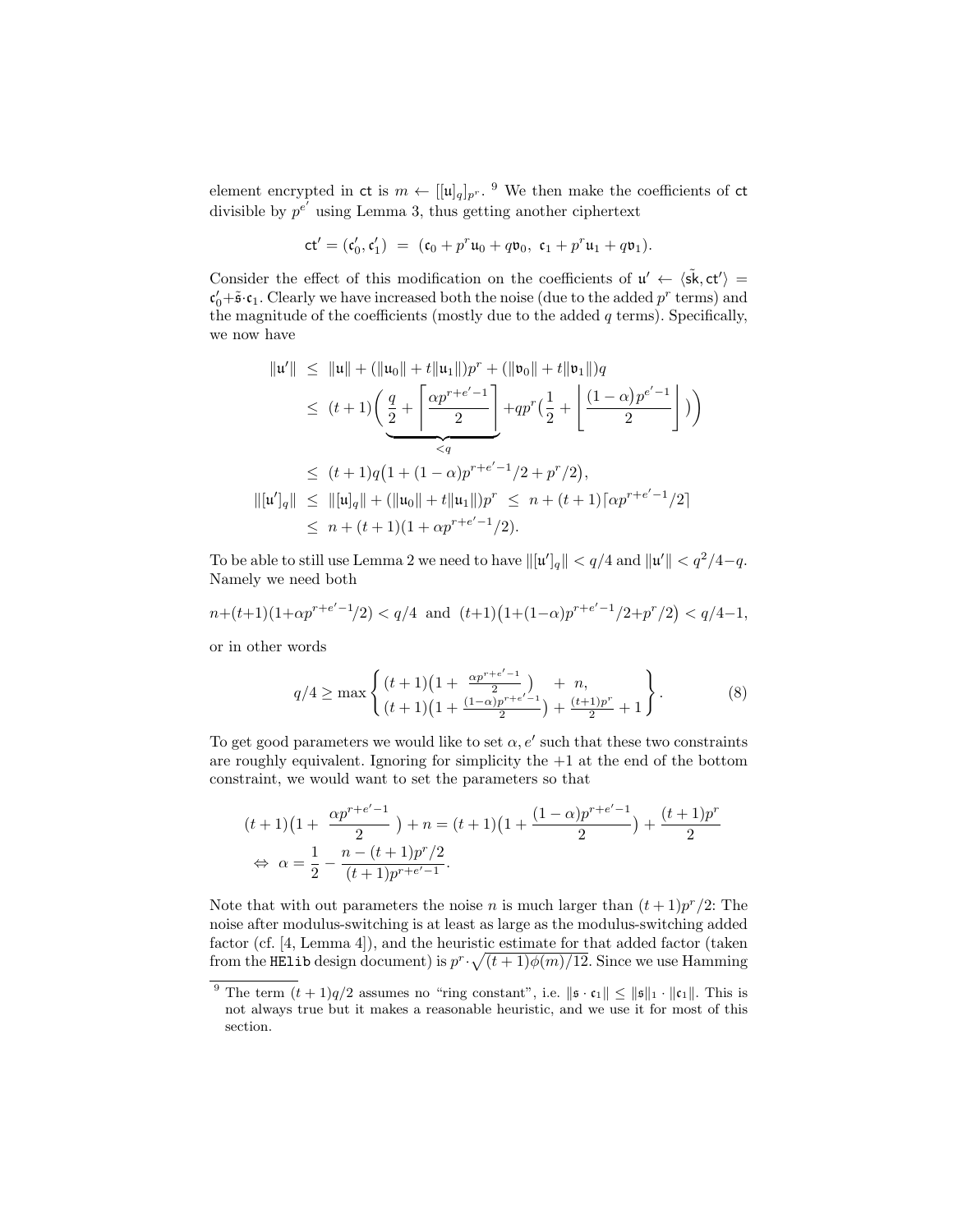weight  $t \ll \phi(m)$  for the secret key  $\tilde{s}$ , then  $\sqrt{(t+1)\phi(m)} \gg (t+1)$ , which means that  $n \approx p^r \cdot \sqrt{(t+1)\phi(m)} \gg p^r \cdot (t+1)$ . Hence to get good parameters we need  $\alpha \approx \frac{1}{2} - n/((t+1)p^{r+e'-1})$ , and since we can only use  $\alpha \in [0,1]$  then it means that we need to set e' large enough in order to get  $\alpha > 0$ , and  $\alpha$  tends to 1/2 as  $e'$  grows.

To get a first estimate, we assume that we have  $e, e'$  large enough to get  $\alpha \approx 1/2$ , and we analyze how large must we make  $e - e'$ . With  $\alpha \approx 1/2$  and the two terms in Eqn. (8) roughly equal, we can simplify that equation to get

$$
q/4 = (p^{e} + 1)/4 > (t+1)(1 + \frac{p^{r+e'-1}}{4} + \frac{p^{r}}{2}) + 1.
$$

With  $e' \gg 1$  the most significant term on the right-hand side is  $(t+1)p^{r+e'-1}/4$ , so we can simplify further to get  $p^e/4 > (t+1+\epsilon)p^{r+e'-1}/4$  (with  $\epsilon$  a small quantity that captures all the low-order terms), or  $e-e' > r-1+\log_p(t+1+\epsilon)$ . In our implementation we therefore try to use the setting  $e-e' = r-1+ \lceil \log_p(t+2) \rceil$ , and failing that we use  $e - e' = r + \lceil \log_p(t + 2) \rceil$ .

In more detail, on input  $m, p, r$  we set an initial value of  $t = 56$ , then set  $\gamma \stackrel{\text{def}}{=} (t+1)/p^{\lceil \log_p(t+2) \rceil}$ . Plugging  $e - e' = r - 1 + \lceil \log_p(t+2) \rceil$  in Eqn. (8) and ignoring some '+1' terms, we get

$$
p^{e} > \max\left\{\frac{4(t+n)}{1-2\alpha\gamma}, \frac{2(t+1)p^{r}}{1-2(1-\alpha)\gamma}\right\}.
$$
 (9)

For the noise  $n$  we substitute twice the modulus-switching added noise term,  $n \stackrel{\text{def}}{=} p^r \sqrt{(t+1)\phi(m)/3}$ , and then we solve for the value  $\alpha \in [0,1]$  that minimizes the right-hand side of Eqn. (9). This gives us a lower-bond on  $p^e$ .

Next we check that this lower-bound is not too big: recall that at the beginning of the recryption process we multiply the ciphertext  $\tilde{\text{ct}}$  from the public key by the "constant"  $\mathfrak{c}'_1/p^{e'}$ , whose entries can be as large as  $q^2/(4p^{e'}) \approx p^{2e-e'-2}$ . Hence as we increase  $e$  we need to multiply by a larger constant, and the noise grows accordingly. In the implementation we define "too big" (somewhat arbitrarily) to be anything more than half the ratio between two successive moduli in our chain. If  $p^e$  is "too big" then we reset  $e - e'$  to be one larger, which means re-solving the same system but this time using  $\gamma' = \gamma/p$  instead of  $\gamma$ .

Once we computed the values  $e, e', \alpha$ , we finally check if it is possible to increase our initial  $t = 56$  (i.e., the recryption key weight) without violating Eqn. (9). This gives us the final values for all of our constants. We summarize the parameters that we used in our tests in Table 3.

Caveats. The BGV implementation in HElib relies on a myriad of parameters, some of which are heuristically chosen, and so it takes some experimentation to set them all so as to get a working implementation with good performance. Some of the adjustments that we made in the course of our testing include the following: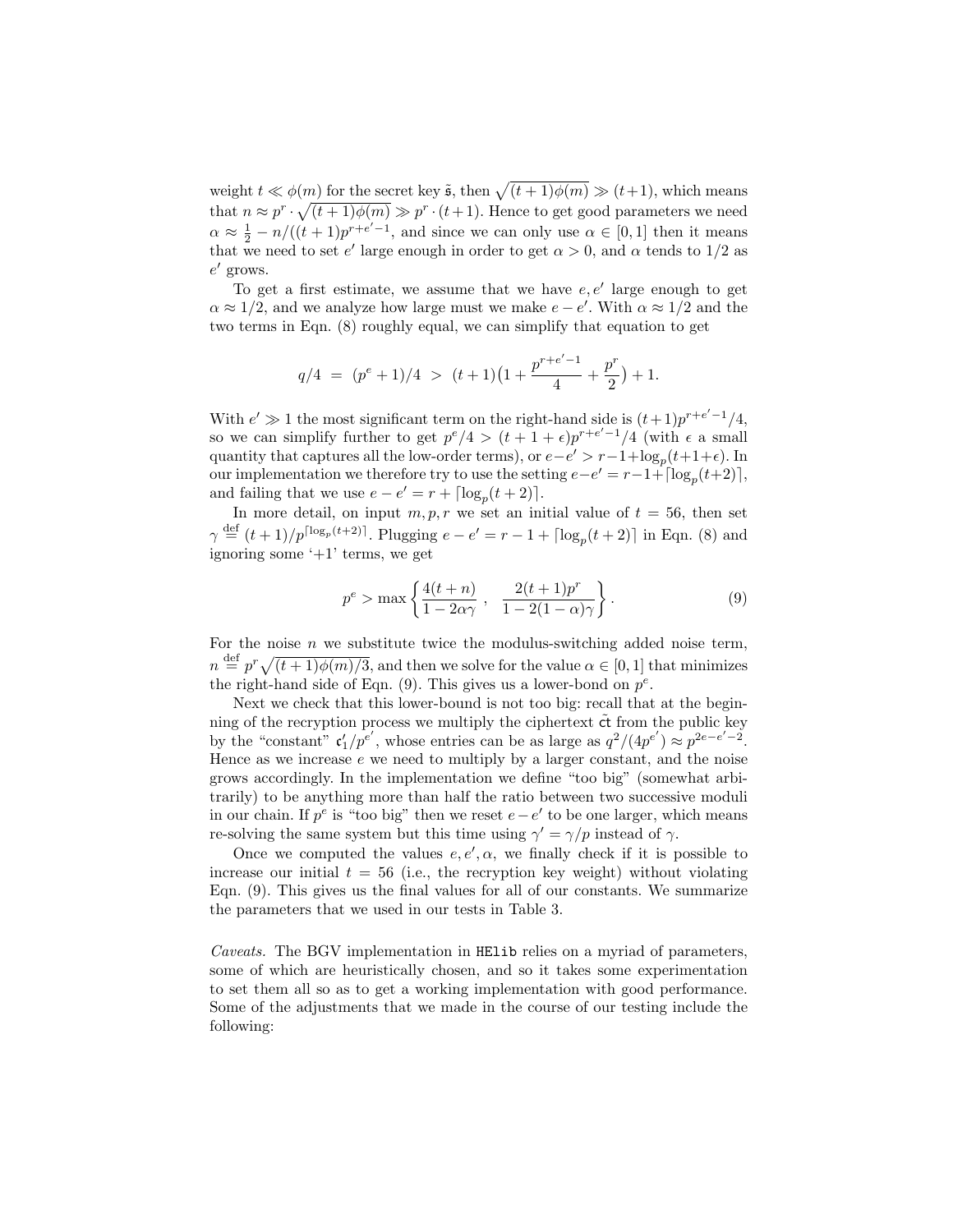| m |  |                                 |  | $p^r$ e e' $\alpha$ t B $c_m$ Comments                     |
|---|--|---------------------------------|--|------------------------------------------------------------|
|   |  | 21854 2 15 9 0.45311 56 23 16.0 |  |                                                            |
|   |  | 18631 2 15 9 0.45291 56 23 0.5  |  |                                                            |
|   |  | 28679 2 15 9 0.45241 56 23 10.0 |  |                                                            |
|   |  |                                 |  | 35115 2 13 6 0 59 25 4.0 "conservative" flag               |
|   |  | 45551 17 4 2 0 134 25 20.0      |  |                                                            |
|   |  |                                 |  | 51319 127 3 2 0 56 25 2.0 forced $t = 56$                  |
|   |  |                                 |  | 42799 $2^8$ 23 10 0.45149 57 25 0.2 frequent mod-switching |
|   |  |                                 |  | 49981 $2^8$ 23 10 0.45125 57 25 1.0 frequent mod-switching |

Table 3. Parameters in our different tests. B is the width (in bits) of levels in the modulus-chain, and  $c_m$  is the experimental "ring constant" that we used.

- HElib relies on a heuristic noise estimate in order to decide when to perform modulus-switching. One inaccuracy of that estimate is that it assumes that  $||xy|| \le ||x|| \cdot ||y||$ , which does not quite hold for the bases that are used in HElib for representing elements in the ring  $R = \mathbb{Z}[X]/(\Phi_m(X)).$ To compensate, the library contains a "ring constant"  $c_m$  which is set by default to 1 but can be adjusted by the calling application, and then it sets estimate( $||xy||$ ) := estimate( $||x||$ )·estimate( $||y||$ )· $c_m$ . In our tests we often had to set that constant to a larger value to get accurate noise estimation — we set the value experimentally so as to get good estimate for the noise at the output of the recryption procedure.
- The same "ring constant" might also affect the setting of the parameters  $e, e', \alpha$  from above. Rather than trying to incorporate it into the calculation, our implementation just provides a flag that forces us to forgo the more aggressive setting of  $e - e' = r - 1 + \lfloor \log_p(t + 2) \rfloor$ , and instead always use the more conservative  $e - e' = r + \lceil \log_p(t+2) \rceil$ . The effect is that we have to extract one more digit during the digit extraction part, but it ensures that we do not get recryption errors from the use of our simplified decryption formula. In our tests we had to use this "conservative" flag for the tests at  $m = 35113.$
- Also, we sometimes had to manually set the Hamming weight of the recryption key to a lower value than what our automatic procedure suggests, to avoid recryption errors. This happened for the setting  $p = 127, m = 51319,$ where the automated procedure suggested to use  $t = 59$  but we had to revert back to  $t = 56$  to avoid errors.
- The "width" of each level (i.e., the ratio  $q_{i+1}/q_i$  in the modulus chain) can be adjusted in HElib. The trade-off is that wider levels give better noise reduction, but also larger overall moduli (and hence lower levels of security). The HElib implementation uses by default 23 bits per level, which seems to work well for values of  $m < 30000$  and  $p^r = 2$ . For our tests, however, this was sometime not enough, and we had to increase it to 25 bits per level.

For the tests with plaintext space modulo  $2^8$ , even 25 bits per level were not quite enough. However for various low-level reasons (having to do with